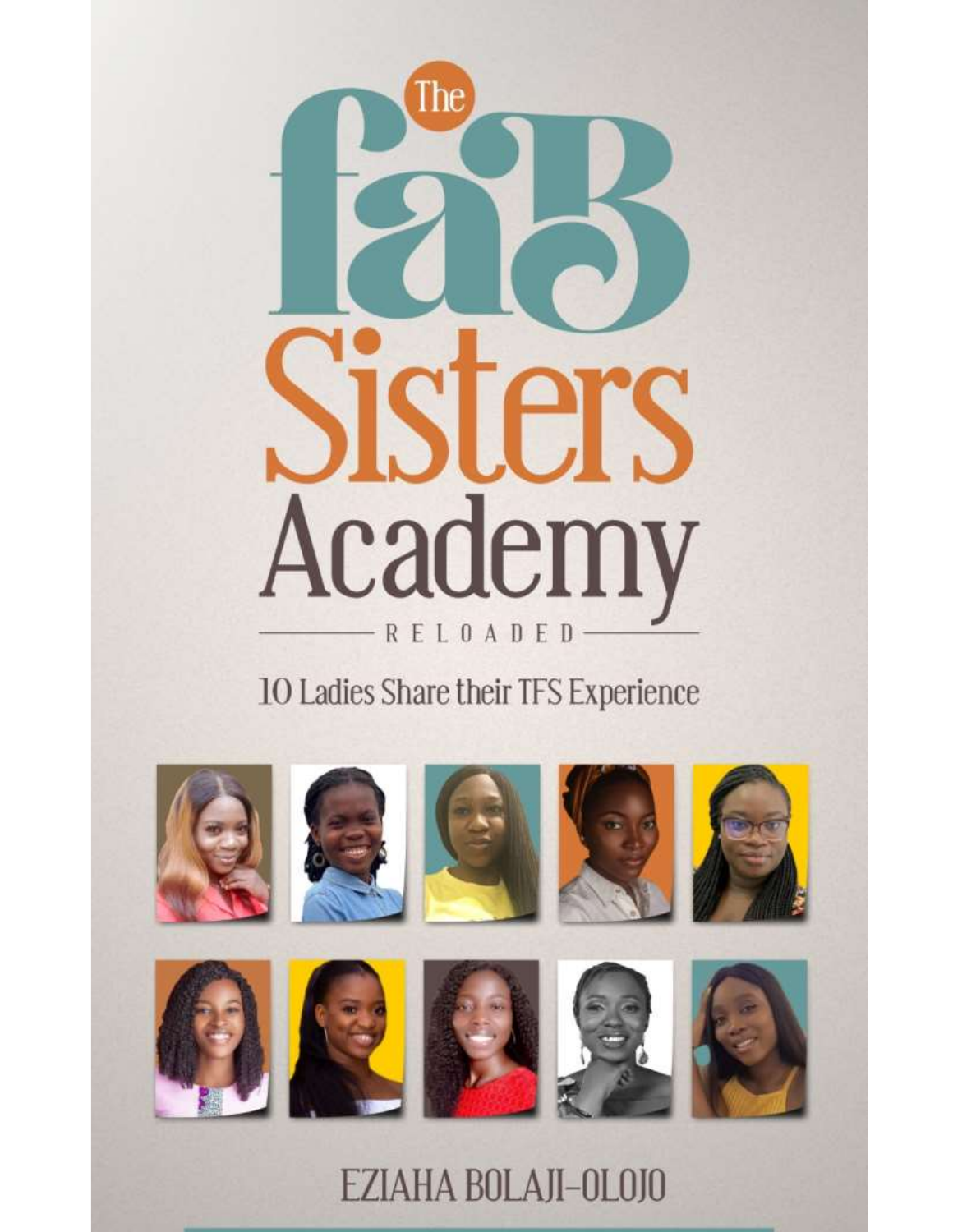# The FAB SISTERS ACADEMY **RELOADED**

*10 Ladies Share Their TFS Experience*

**Facilitated by:**

# **EZIAHA BOLAJI-OLOJO**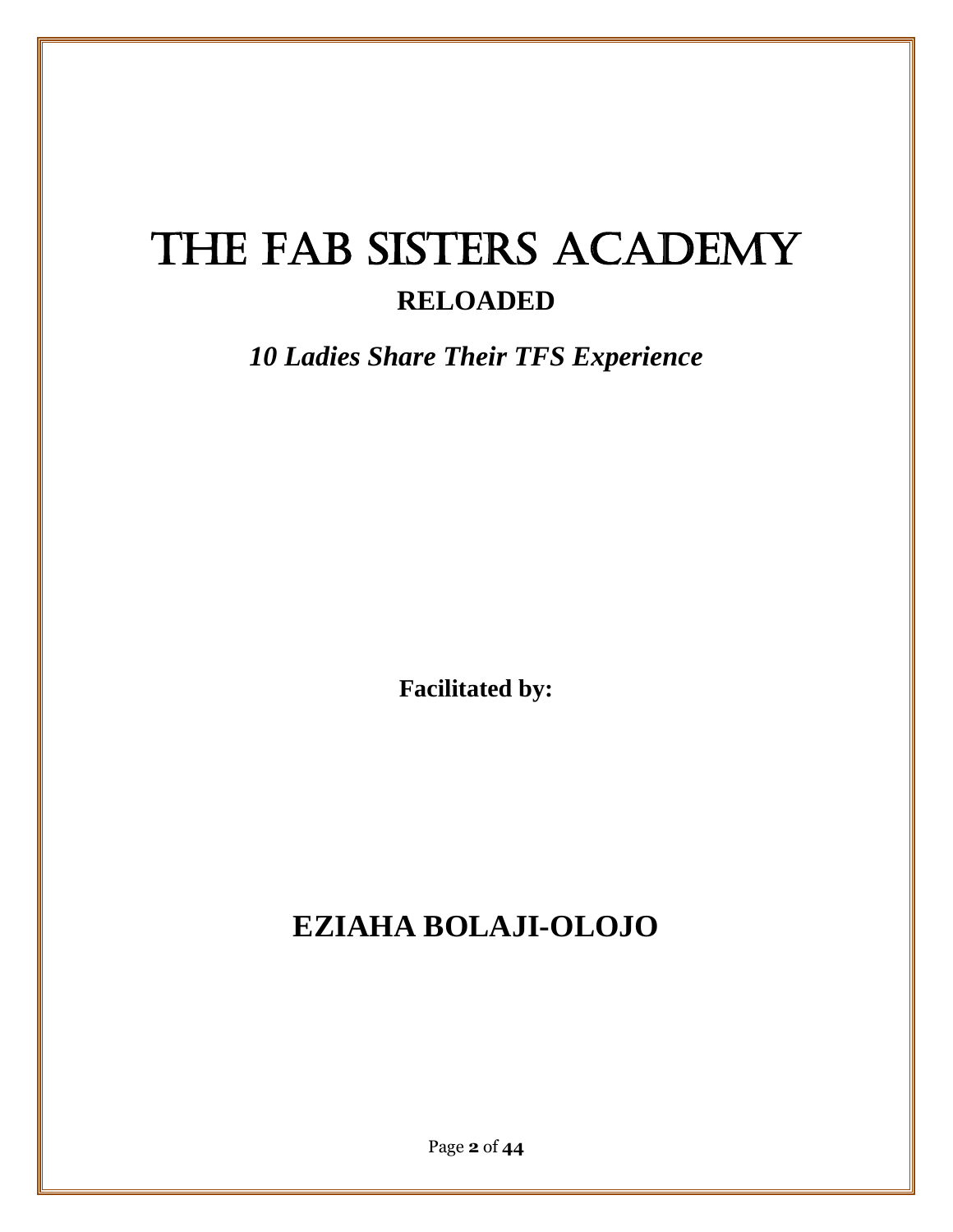#### **The FAB SISTERS ACADEMY RELOADED** *10 Ladies Share Their TFS Experience* Copyright © 2021 Eziaha Bolaji-Olojo

All rights reserved. No part of this publication may be reproduced, distributed or transmitted in any form or by any means including photocopying, recording or other electronic or mechanical methods, without the prior written consent of the author, except in the case of brief quotations embodied in reviews and certain other non-commercial uses permitted by copyright law. For information on getting permission for excerpts, contact the author via: **[eziahaolojo@gmail.com](mailto:eziahaolojo@gmail.com)**

**Compiled By:** Rita Chikwem +234 814 335 5576 [chikwemrita9@gmail.com](mailto:chikwemrita9@gmail.com)

**Cover Design By:** Tadese Segun +234 818 169 7750 [tadesesegun2@gmail.com](mailto:tadesesegun2@gmail.com)

**Edited By:** ChinyereDistinguished +234 806 859 6264 [kompendiaconcepts@gmail.com](mailto:kompendiaconcepts@gmail.com)

Page **3** of **44**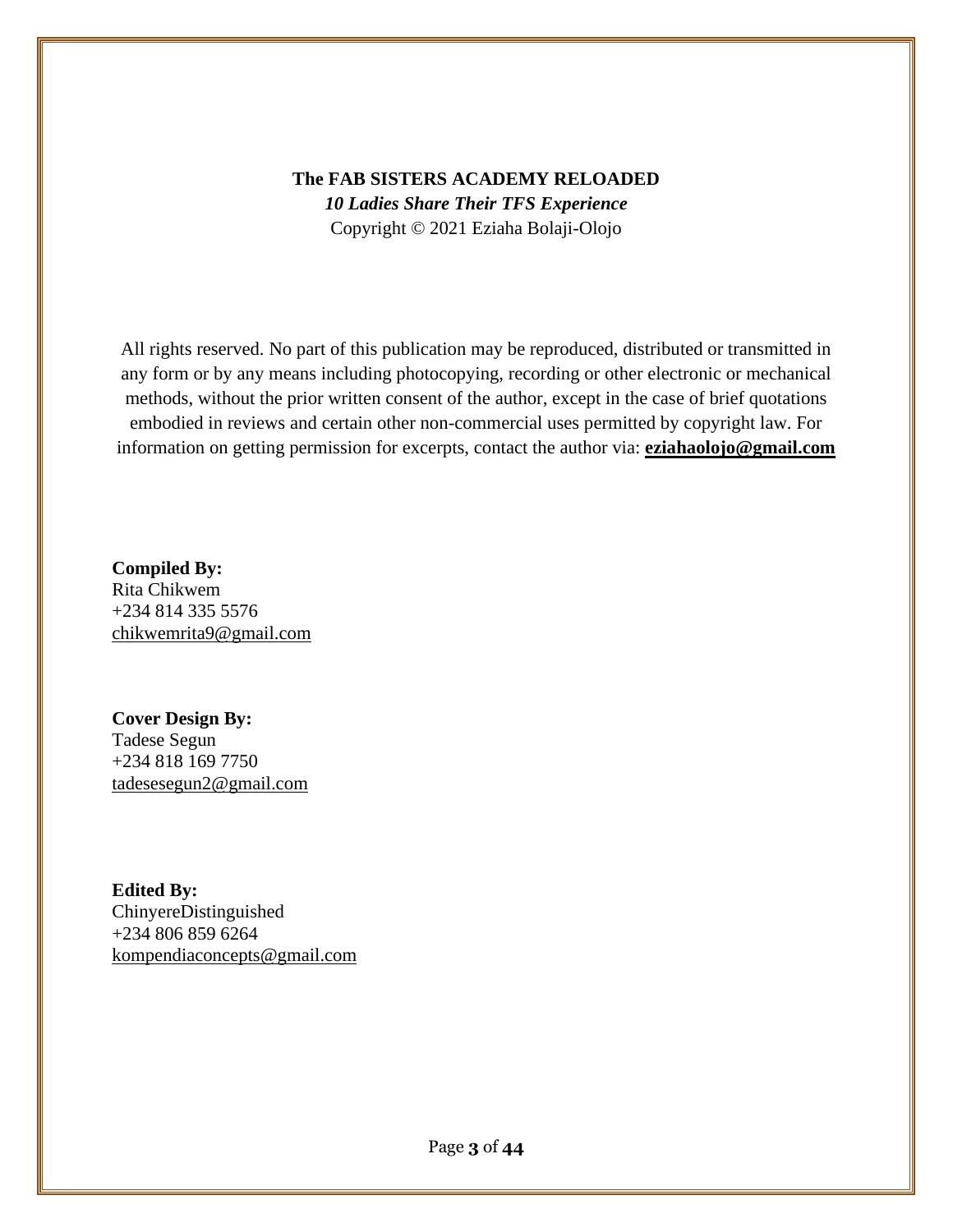# Content

| .22 |
|-----|
|     |
|     |
|     |
|     |
| .41 |
|     |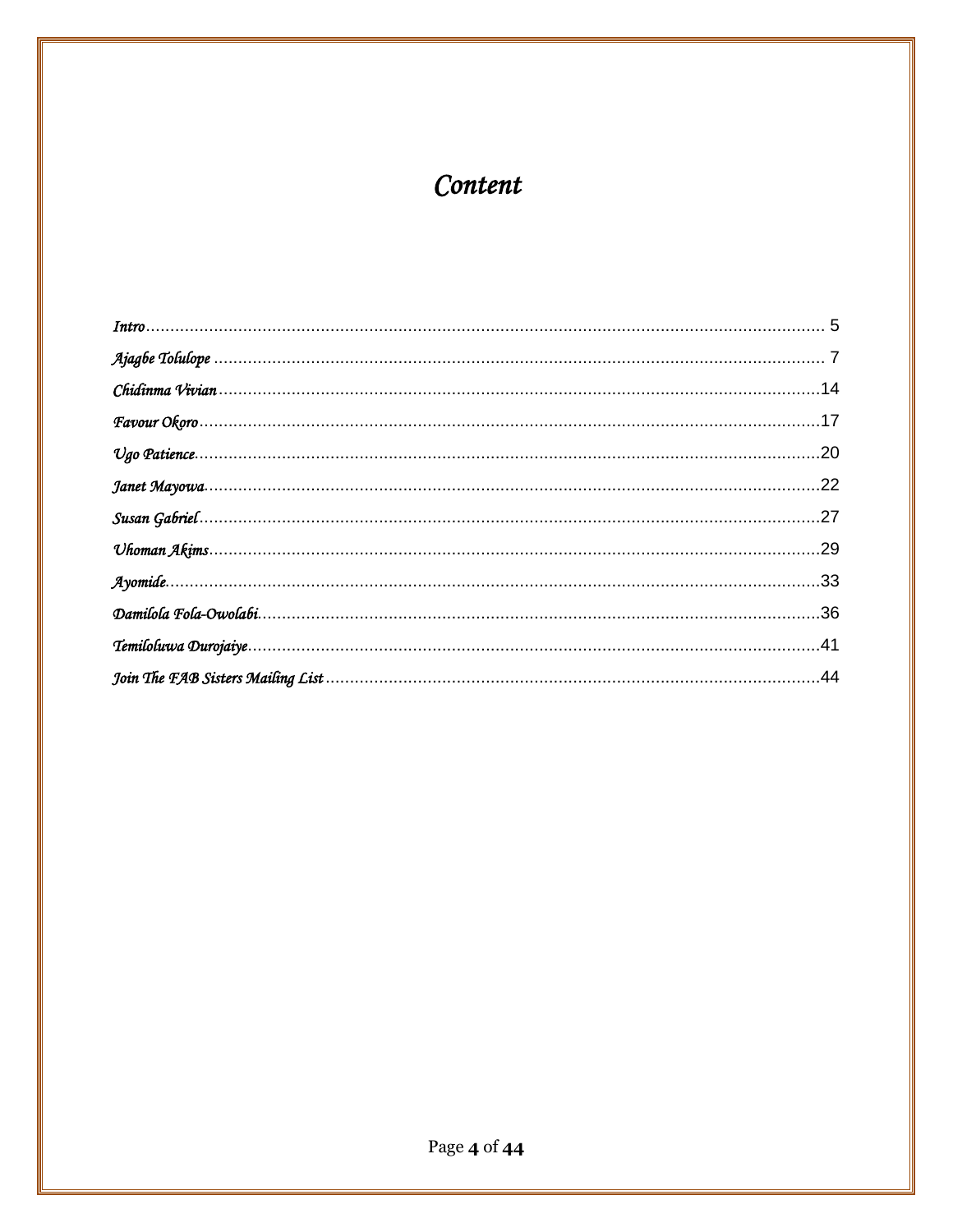

Hi, Hiiiii!

**The Fab Sisters** (TFS) Mentoring Academy is my 12-week mentoring academy for my sisters who are young, single and searching for purpose and need a close mentor to hold their hands through it all.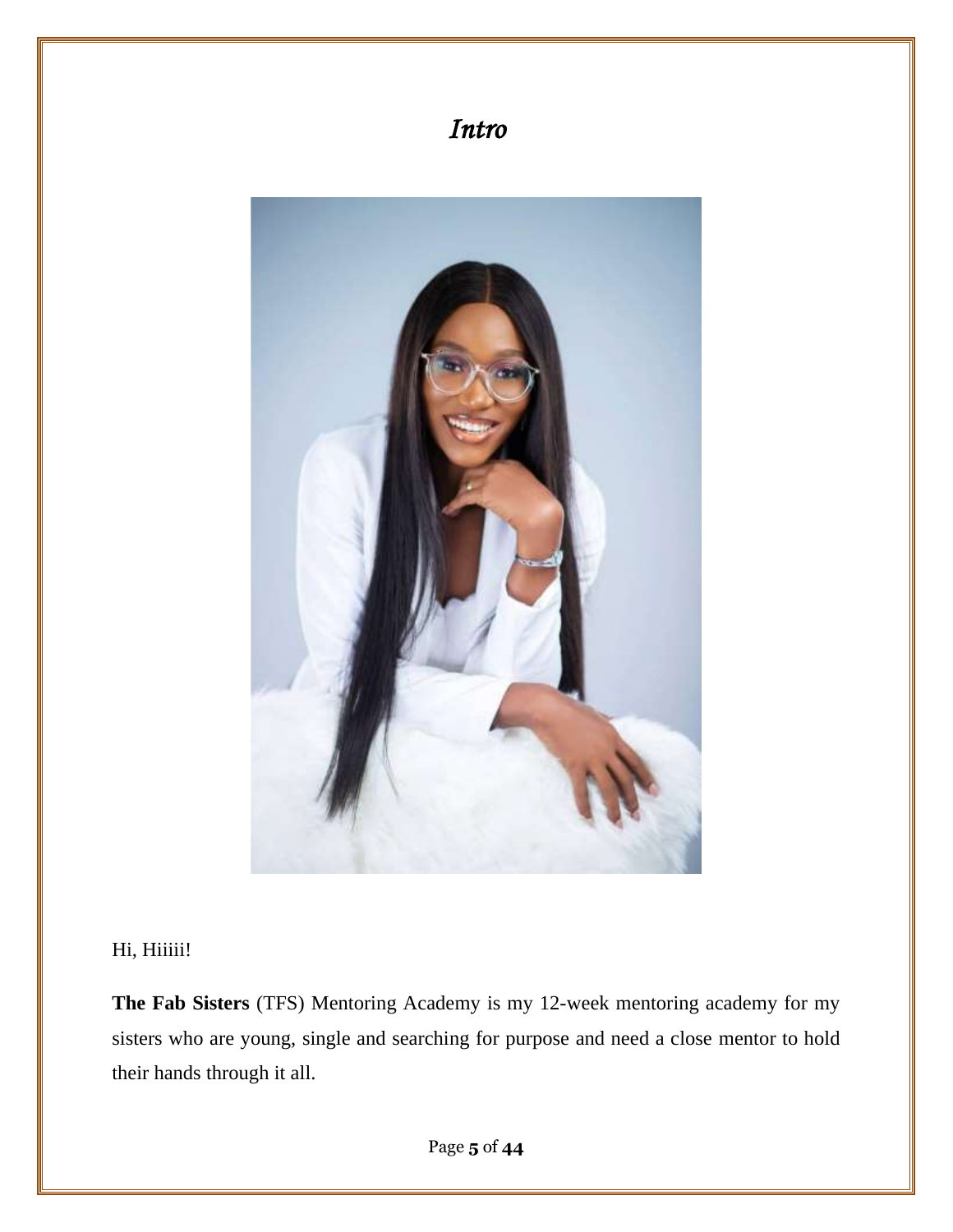Basically, it is everything I would have wanted from my teenage years but didn't quite get like this, yet still somehow found it by being intentional about following my MOSTLY distant mentors. I know the impact of mentorship; I have seen it transform and elevate the lives of people who were intentional about being mentored even by a distant one, like I was. This is why I'm committed to helping my sisters lead and thrive with a more intentional and purposeful life as singles.

Between September 27 and December 19, 2021, I embarked on this batch of TFS journey with my sisters; today, I'm grateful to God for carrying us to the end especially for the lives that were transformed, prepared and propelled into fully maximizing their season as singles the way God intends. In the following pages, you will be reading from them the review of their 12 weeks in TFS Academy.

I'm thankful to God for using me as a vessel to reach His daughters in this season. And it is my earnest desire that you too will be impacted as you read through.

Love and Light, *Eziaha Bolaji-Olojo*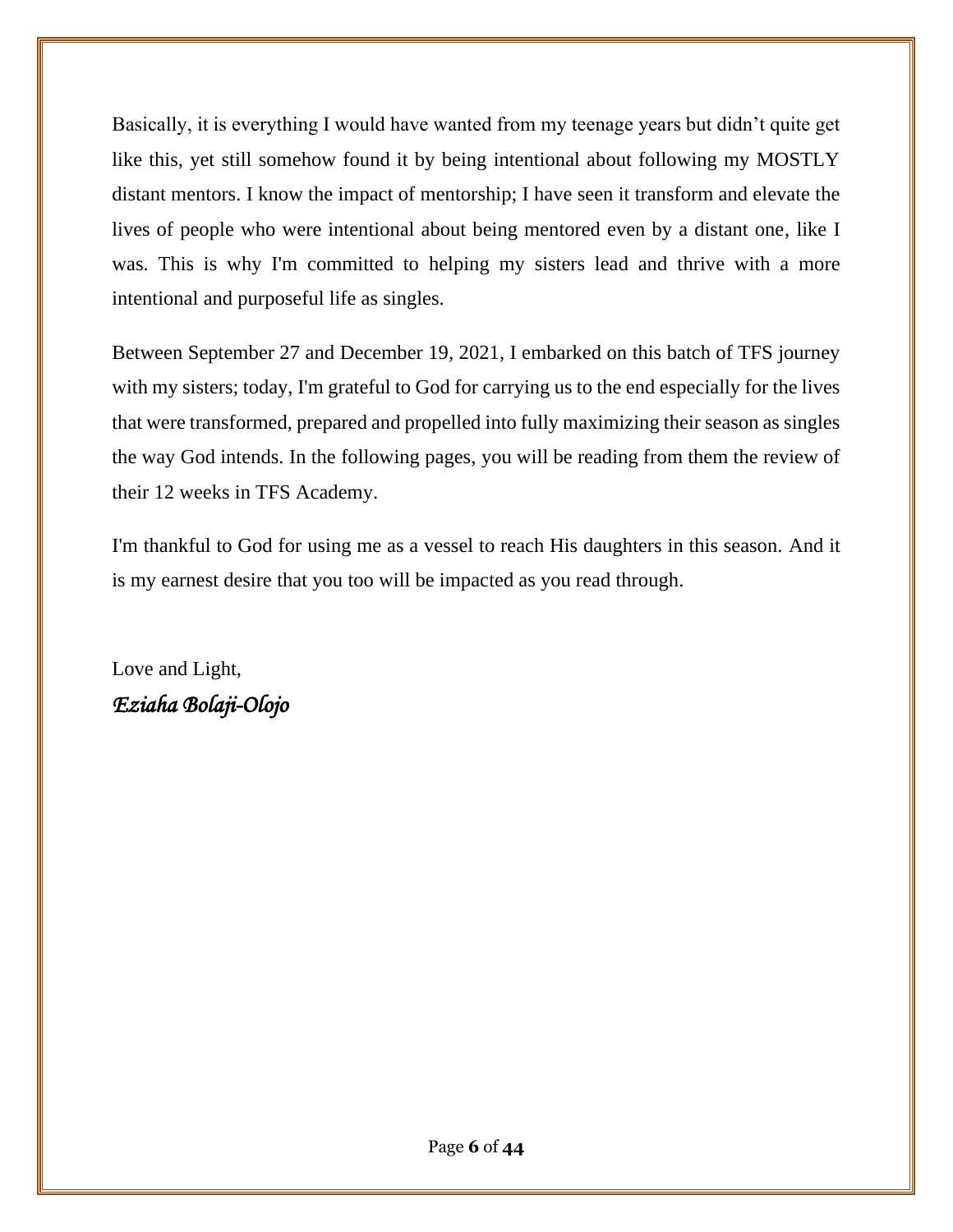# *Ajagbe Tolulope*



#### **MY 12-WEEK TFS JOURNEY**

I would start this with the bible scripture in Jeremiah 3:15 which says, *"Then I will give you shepherds after my own heart, who will lead you with knowledge and understanding."* Indeed, I can testify and say with boldness that the Lord gave me a shepherd after His own heart in the person of Coach E. To this I say, "Thank you, ma, for yielding to God's will."

The past 12 weeks has been nothing short of amazing; I would define those moments, days, hours and seconds as the best so far in the year, it has been my defining moments (my *Aha*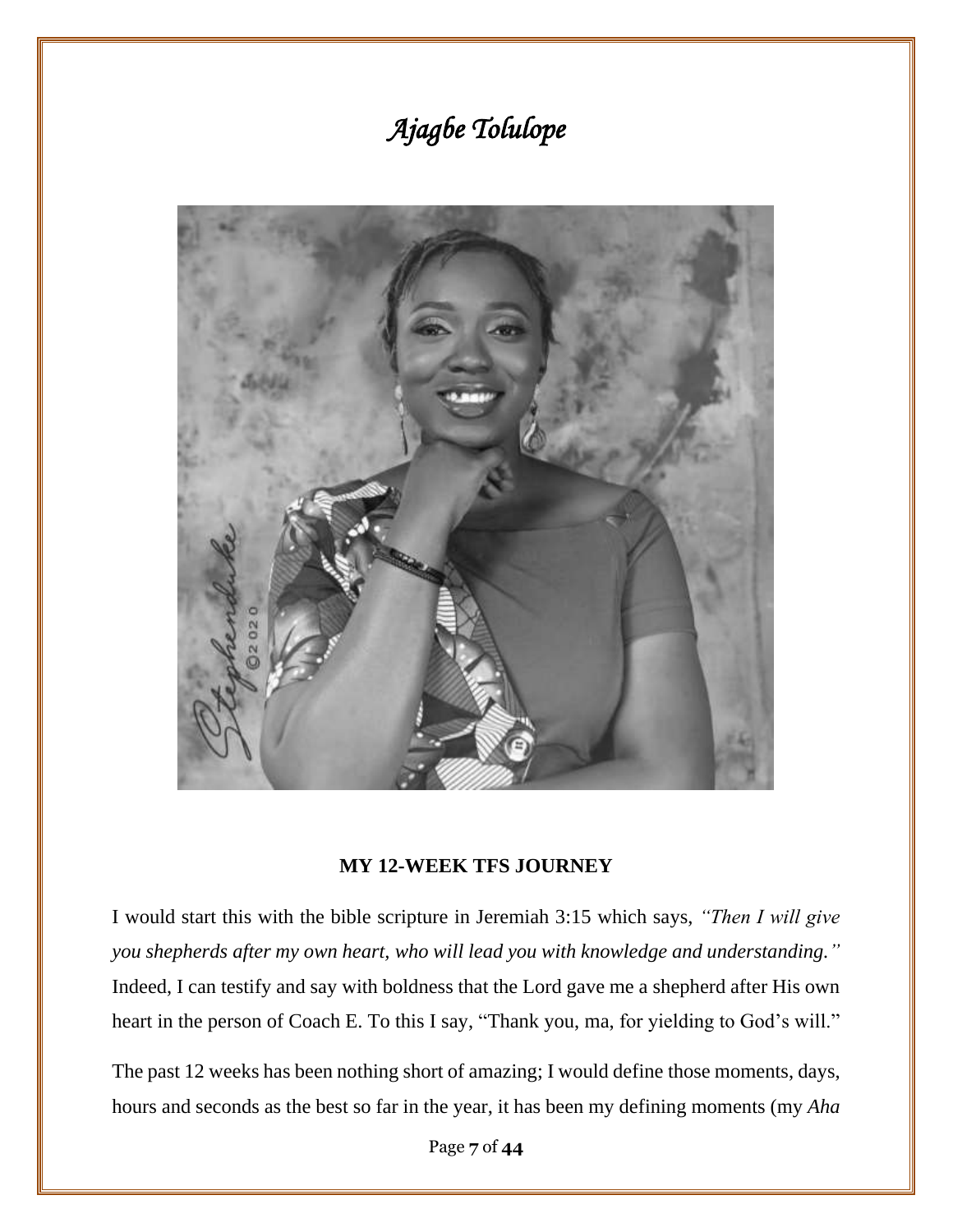moments). I have seen growth in the past weeks... so unbelievable to me, I have been stretched that even my sleep can testify.

There were times I wanted to give up, I also had moments of discouragement. I had moments of joy and excitement at what I could now do, and I had moments when I felt overwhelmed. But in all, I would never trade the past 12 weeks for anything.

I joined TFS program because I really didn't know what I wanted or what I needed to do especially in my Spiritual Journey. It's not like I don't get kicked out of most groups due to non-commitment but here I am, final week and I can't even wait to join the next batch if Coach would allow. TFS is indeed a training ground and I doubt if any amount of money can be given that would measure up to what we learnt.

#### **Highlight Of The 12 Weeks**

**Week One – Introduction:** The class here was for introduction, Coach E encouraged us to be hungry and not just be excited. She mentioned that we should be like an archaeologist and always research to learn and know more. I now have desire to research more and look for more information. Google is now my friend, even to searching to find the meaning of a word before I use it.

**Week Two – Identity:** Reading the blogpost on journaling spurred me to start mine (I have never been up-to-date with my journals); also, how a person can be so detailed, disciplined and consistent put the desire in me to do so, too. Coach mentioned that success is never owned, it is rented, and we keep paying the bills therefore I must live an intentional life and also keep accurate record of my life. There is also the need to never lie to myself so I have to evaluate myself regularly and speak the truth. The importance of quiet time was also emphasized and we had a blogpost review on how to spend quiet time.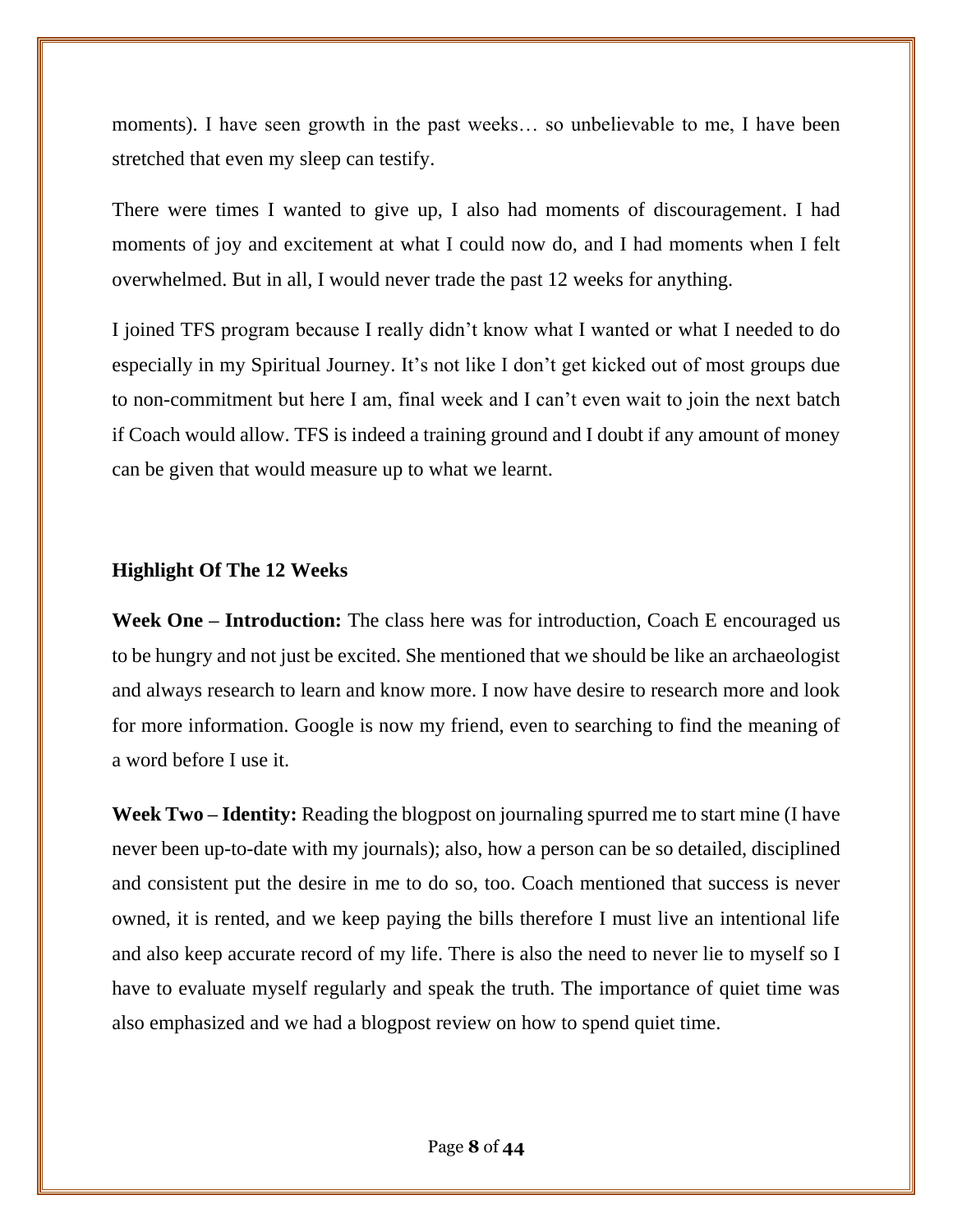**Week Three – Spirituality:** Fight for your spiritual life because it is worth it. Nurturing one's spiritual life is not an option because life makes no sense without God. Always make room and make sacrifices. Have a structured prayer life, prayer journal, prayer tracker and prayer timetable. Coach also mentioned the need to look for gaps in our life and make confessions. I was spurred never to remain in mediocrity. Coach made me see reasons to be a Jesus girl over and over again and the desire to remain one overwhelmed me. The difficult prayer life and Bible study life are now becoming so easy and interesting day by day. PDDK's message on how to grow spiritually was also an eye opener.

**Week Four – Time Management:** My sleep was attacked and I have not been able to have my usual 7 hours sleep without remembering the blogpost while asleep. Coach also mentioned the need to embrace JOMO (Joy Of Missing Out). Life is an institution and there is a need to be extra guided about our life. She also mentioned the need to avoid distractions such as technology and social media but rather use it positively and make the minor or major adjustments in life that can make the difference.

**Week Five – Sisters talk (Holy Ghost Sense):** Because the bottle of a poison has been renamed does not make the content which is the poison to change, therefore a sin would always be a sin irrespective of the name given to it. We talked about the bad trends of people no longer submitting to accountability, replacing bad habits and behaviours with Zodiac signs, lack of decency and keypad warriors. Accountability stood out for me and I appreciate the way Coach embraces accountability with her mentors and how she honours them.

**Week Six – Mentoring:** Mentors are human and they are not perfect; ensure whoever you are following is also following Christ. It is a two-way thing and it is not bondage, there is always a season. Never ask someone to be your mentor but always make good use of their available slipstream. Coach also mentioned the need to never abuse access but rather pray, honour and give feedbacks to mentors.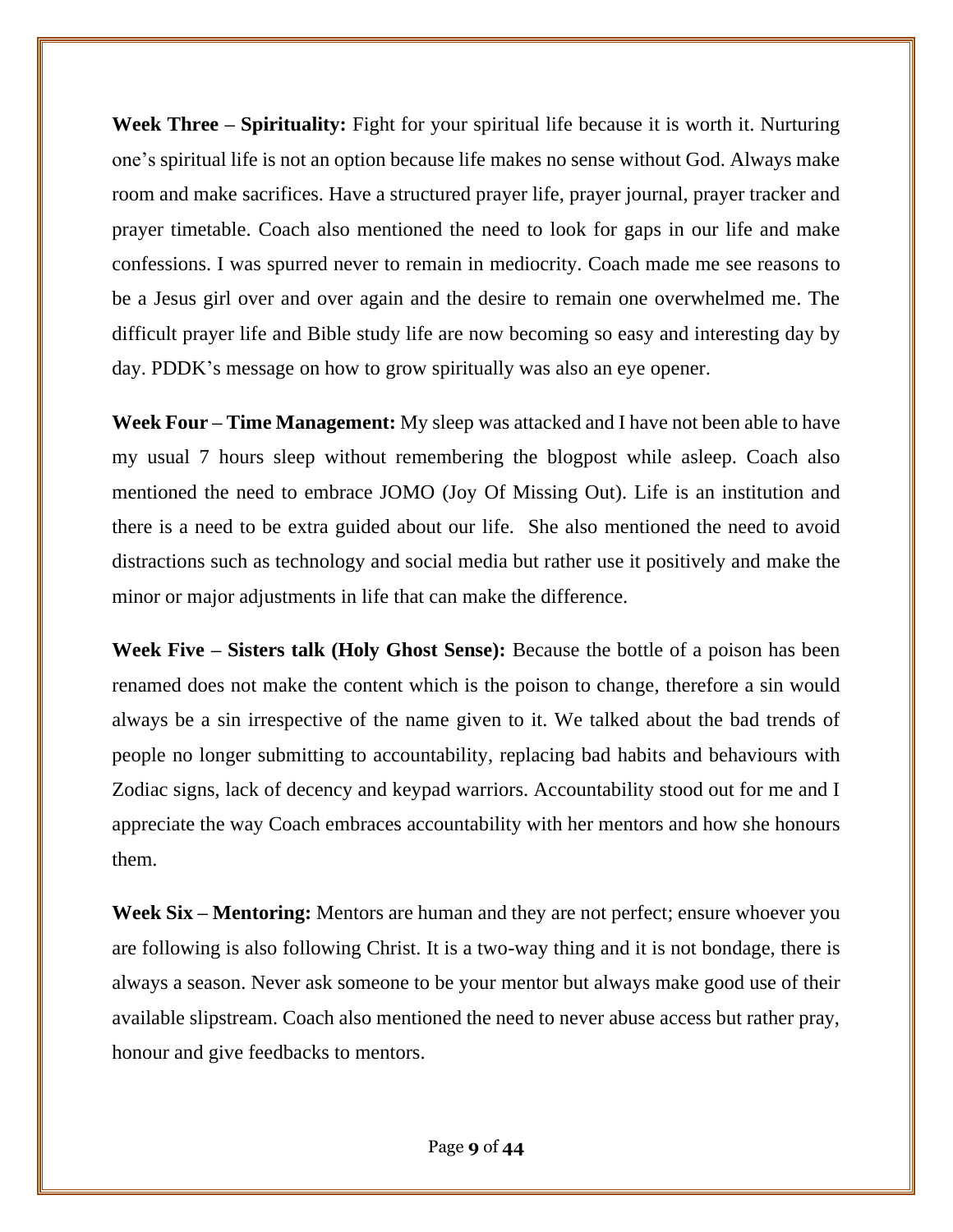**Week Seven – Content Consumption:** Reading should not be done at spare time; it is something we must be intentional about. It should be a normal part of our lives. What a person reads can deepen their conviction therefore one must carefully select the book to read and also apply it. Coach also mentioned the need to know the gaps and seasons in my life and find resources that would help during each season. She also mentioned the need to always budget for books and resources.

**Week Eight – Question and answer session:** The first week of question and answer. One of what was discussed was confession. Confession is a powerful tool and it must never be stopped until the result appears to all. We also talked about applause of men and how we must be careful because it could be a tool for destruction. Coach talked about living an authentic life because an inauthentic life cannot be shared but rather one only shares from an overflow.

**Week Nine – Question and answer sessions:** God can compress time when we put in the work. Coach also advised us to make the most of our single days because marriage will come with its own limitation. We must never also look for the easy way out but must embrace hard work.

We also had a lovely discussion on friendship; Coach mentioned that friendship should be for a purpose and for seasons. Friendship should not be about quantity but quality. We must also treat friendship with corporate respect: respect friend's time, build maturity and learn to embrace and have hard conversations when necessary.

**Week Ten** – **Question and answer sessions:** Serve a lot because flesh is killed in service. Learn to make sacrifices, serve God as a single lady. Coach also mentioned that we should invest in the season that we are in and must always stay connected to God.

**Week Eleven – Question and answer sessions:** Consistency and patience give results.

The lessons I have learnt so far in the 12 weeks include the following;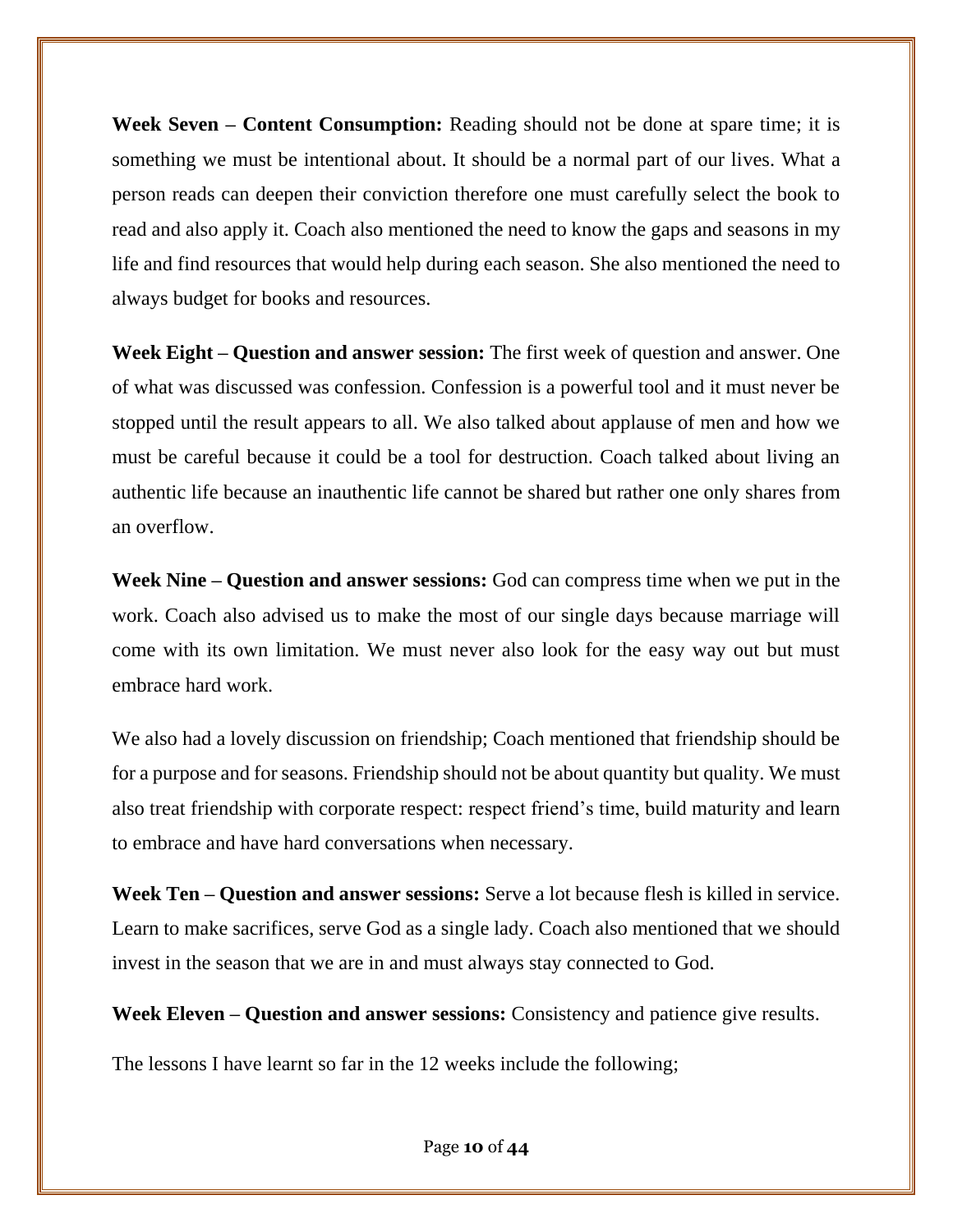- I am created for a connection with God. My life makes no sense if I am not connected to Him. I really understood the Love of God and it has really helped to build my relationship with God. I must also constantly go back to God for direction.
- I learnt Identity and that has been what has been helping me since then and I am sure it would continue to help me. I know who I am in Christ, I know the truth and just as the Bible says, you shall know the truth and the truth will make you free, I can boldly say, "I AM FREE".
- I must be intentional and disciplined about growth in all areas of my life.
- I learnt I am meant and permitted to be "extraaaaaa" with my life.
- I learnt the importance and benefit of journaling, daily planning and putting structures in place always. Never be sporadic.
- Time management I learnt my time is not renewable therefore every time wasted equals to life wasted.
- I learnt the greater collective good of fasting, bible study, confession, prayer and the personal benefit it accrues to me. This is one thing I pray never to stop doing because I have seen the growth it brings and I know God wants this for me.
- I must submit to accountability always, take advantage of mentoring relationship and also good community. I am thankful for The WILD sisters.
- I learnt the importance of reading and making use of available rich slipstreams.
- I also learnt to embrace J.O.M.O always (Joy of missing out).
- I learnt to treat myself as an Institution because that is who I am and never shift in my convictions.
- I learnt to continue to show up no matter what. I learnt to also celebrate my small wins but never allow pride to set in.

Sure, they are more than these, but I decided to make it 12; I am sure going to live it all, be rooted and built up on them and live as a Light my Father has called me to be. There are some teachings I started and I stopped, some I am consistent at but as Coach would always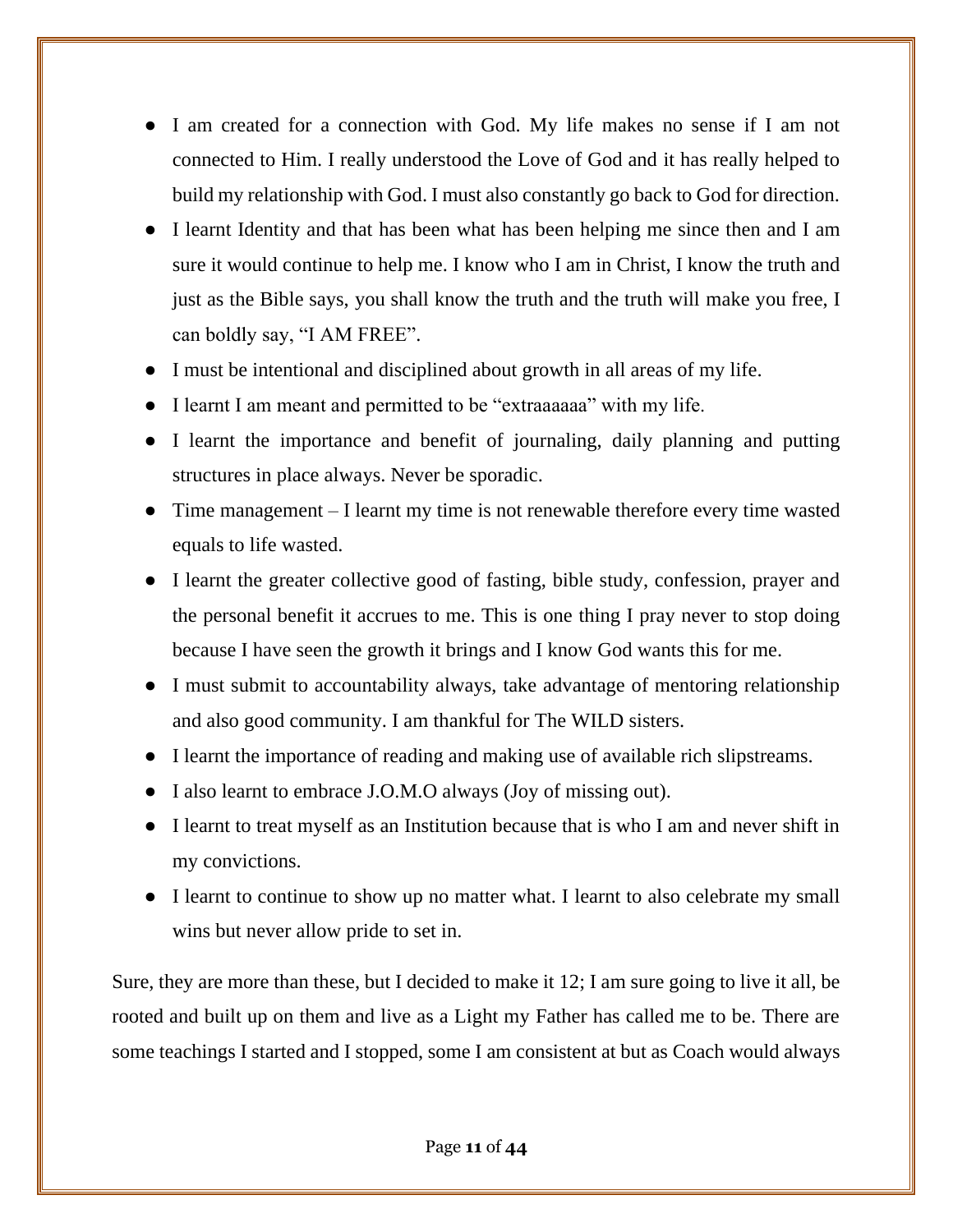say, the goal is progress and not perfection so I would just keep at it till I can live the best life God has for me.

Applications to my life:

- The way I now ask myself if this is the best use of my time. It seems I hear Coach's voice always.
- The way I now know my authority and now give it back to the devil hot, I do not even let him land. It's the way Coach handles the devil for me… I will never underestimate my fight, henceforth.
- The love to read the bible and also study it with different versions.
- The desire to fast... I can't even believe what I am doing at the moment.
- The desire to shut down social media or prioritize what I need to do first and not just sit with Netflix. For the so many desires in me now and the doings, I am grateful, Coach. The Lord bless you, ma.

The best scriptures for me remain: Matthew 13:23 and James 1:22-25; and I pray that my mind will continue to be the good soil and I will continue to do all that I was taught, producing fruits in 30 folds, 60 folds and 100 folds and I would be blessed in all that I do and will do.

I also learnt about pillars of spiritual life and this is one I really would not want to let go of in my life:

- Prayers.
- Disciplined and consistent fasting.
- Daily confession.
- Spiritual accountability and systems.
- Submitting to mentoring.

Thank you, Mama, (I hope it's safe to call you that), Thank you for pouring yourself into us, thank you for being our teacher, shepherd and mentor. Thank you for always praying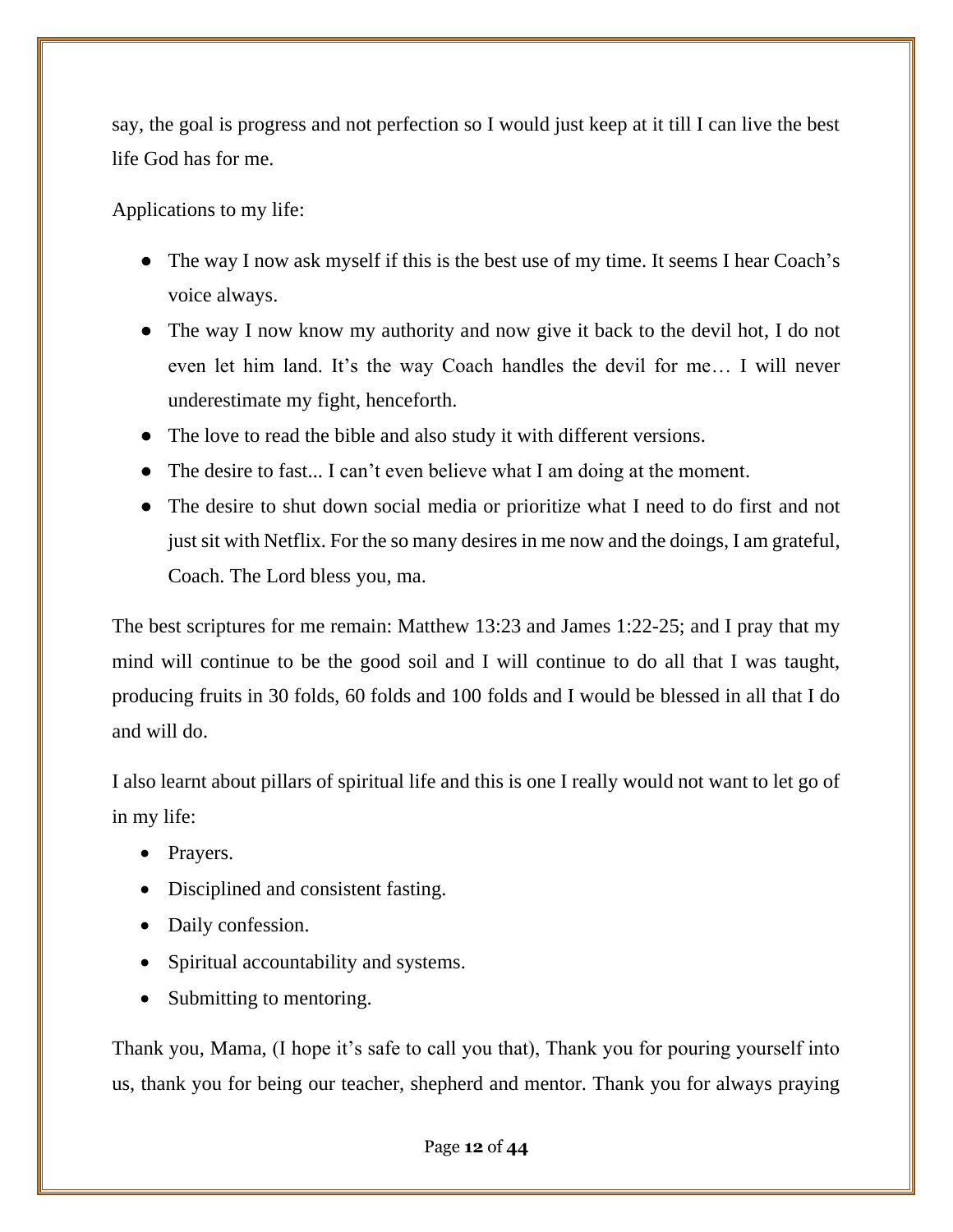for and with us. Thank you, Coach, for not letting us slack but telling us the truth and never sugar-coating it. Thank you for all of us (Tolu, Temi, Favour, Vivian, Ayomide, Uhoman, Susan, Damilola, Janet, Millicent). Thank you for showing us how it should be done and never holding back the truth. You indeed have ignited fire in us and by the grace of God available to us, we would keep passing on the fire.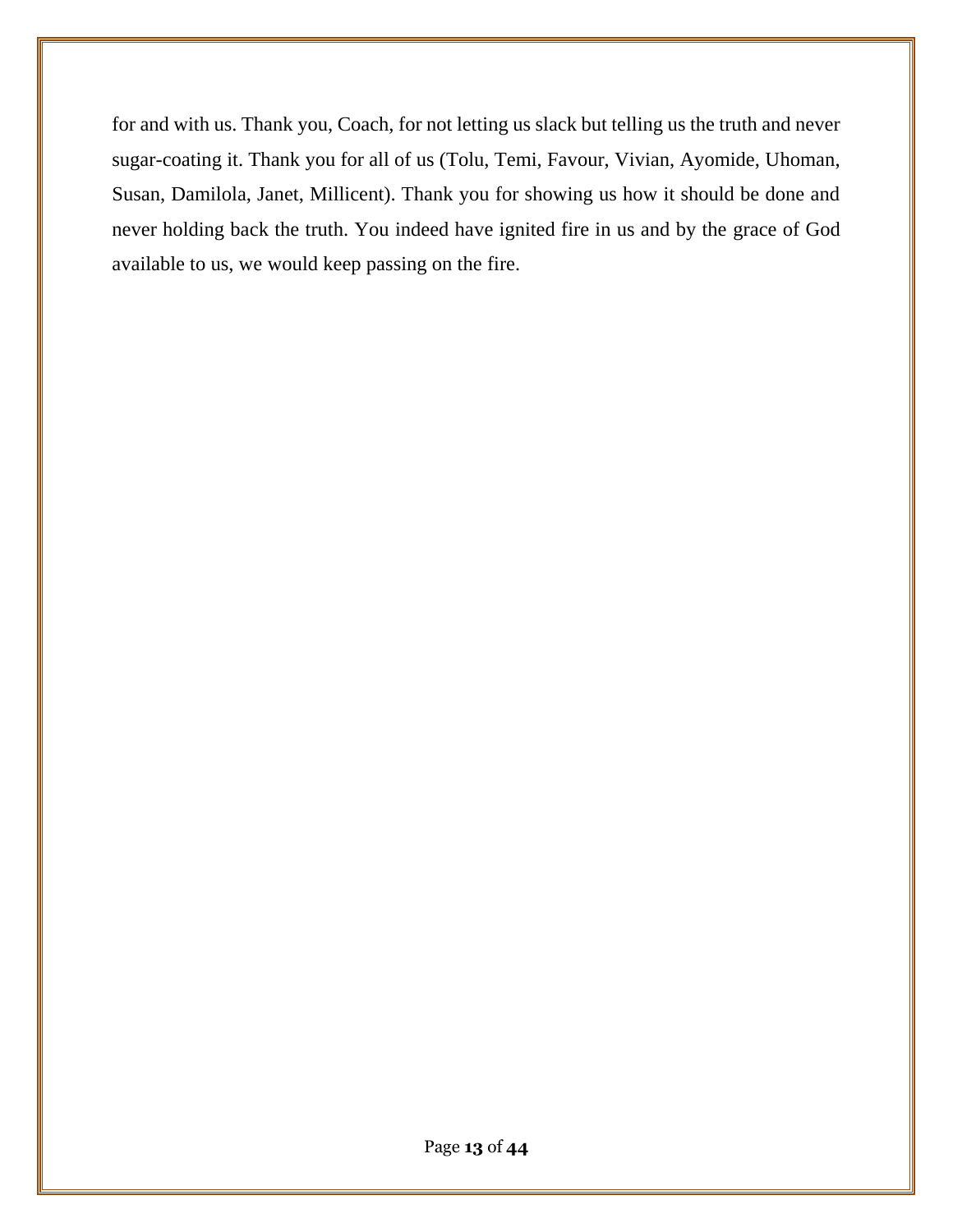# *Chidinma Vivian*



#### **MY TFS EXPERIENCE**

I am really so thankful for TFS academy and all the wonderful things that what I have learnt has brought my way and what it will yet bring my way. In no particular order, these are some of the wins that I got from being in the academy.

Page **14** of **44**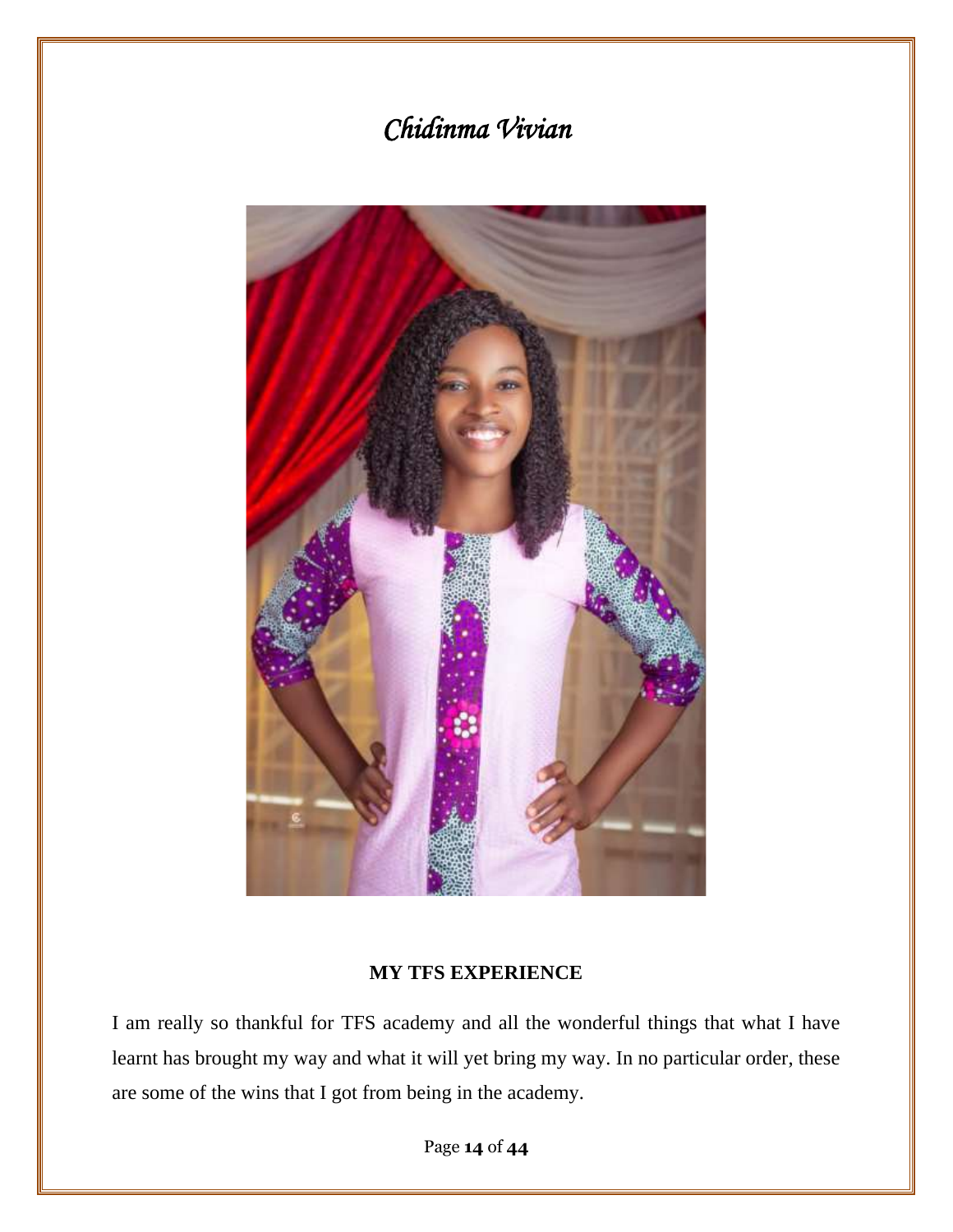I learnt about authenticity. And now this is the kind of life I want to live. A life where I am authentic, true to myself and to God no matter what I do or where I am. I don't need to try to impress anybody. The most important Person I should consider at all times has to be God.

I also learnt the essence and the importance of accountability. It can be very tempting, for me personally, to just go solo but one thing I have learnt to incorporate into my life is accountability, especially as regards brethren and leaders in my church.

Also, investment in myself and in my growth. Let me dwell on career here. I am so pumped up to make something for myself in my career so I am pursuing what I need to so I can thrive there.

I learnt so many things in the academy spanning from spirituality and building a relationship with God, to getting rid of distractions, to friendships and seasons in friendships, to relationships, to stewarding my time well and so much more.

I learnt that I must take myself seriously. I also learnt to ask the right questions and now I recognize that if something is not working well for me, I need to take ownership and start to take in knowledge, put in prayers and do what will cause my life to change.

The assignments and projects we did in the academy were stretching but I did not give up. This makes me realize that I can go even further. I only need to set my mind to it.

I have learnt to choose progress over perfection. I must be heading in the right direction with every action and every step I take, without necessarily feeling bad that things are not perfect for me yet.

I also learnt about my energy zones. I was never previously aware of this concept. I have learnt the right time for me to carry out tasks in such a way that at the end of the day, I don't start doing the right thing at the wrong time.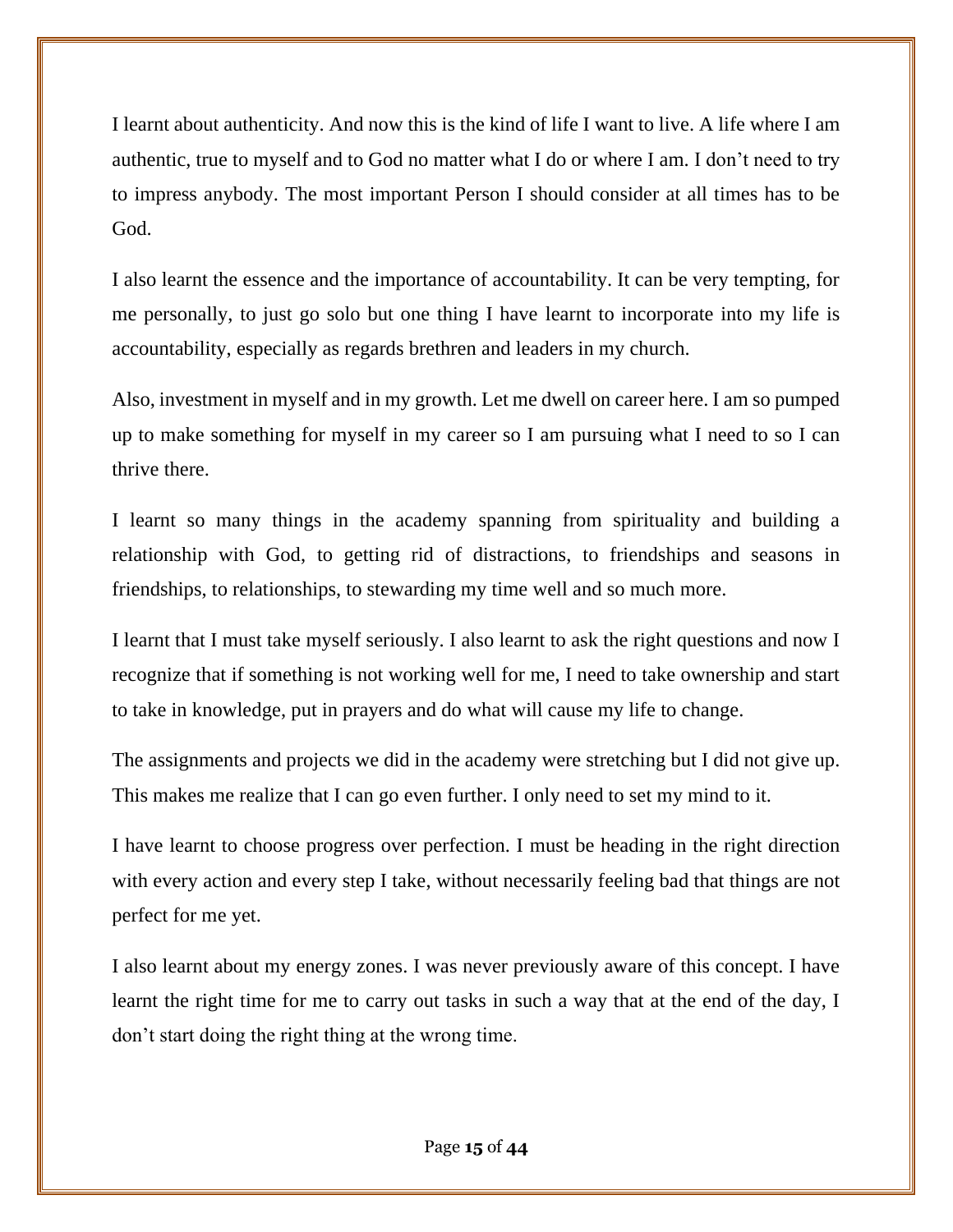I learnt about mentorship and how to steward those kinds of relationships right. I learnt the essence of being hungry for more for my life.

I am so grateful for all that the academy brought to me. I am getting better by the day and I know that my life will not remain the same. Thank you so much, CoachE'. God bless you, ma. Thank you to all my sisters in TFS Batch B. I am so glad that we met as well as learnt together.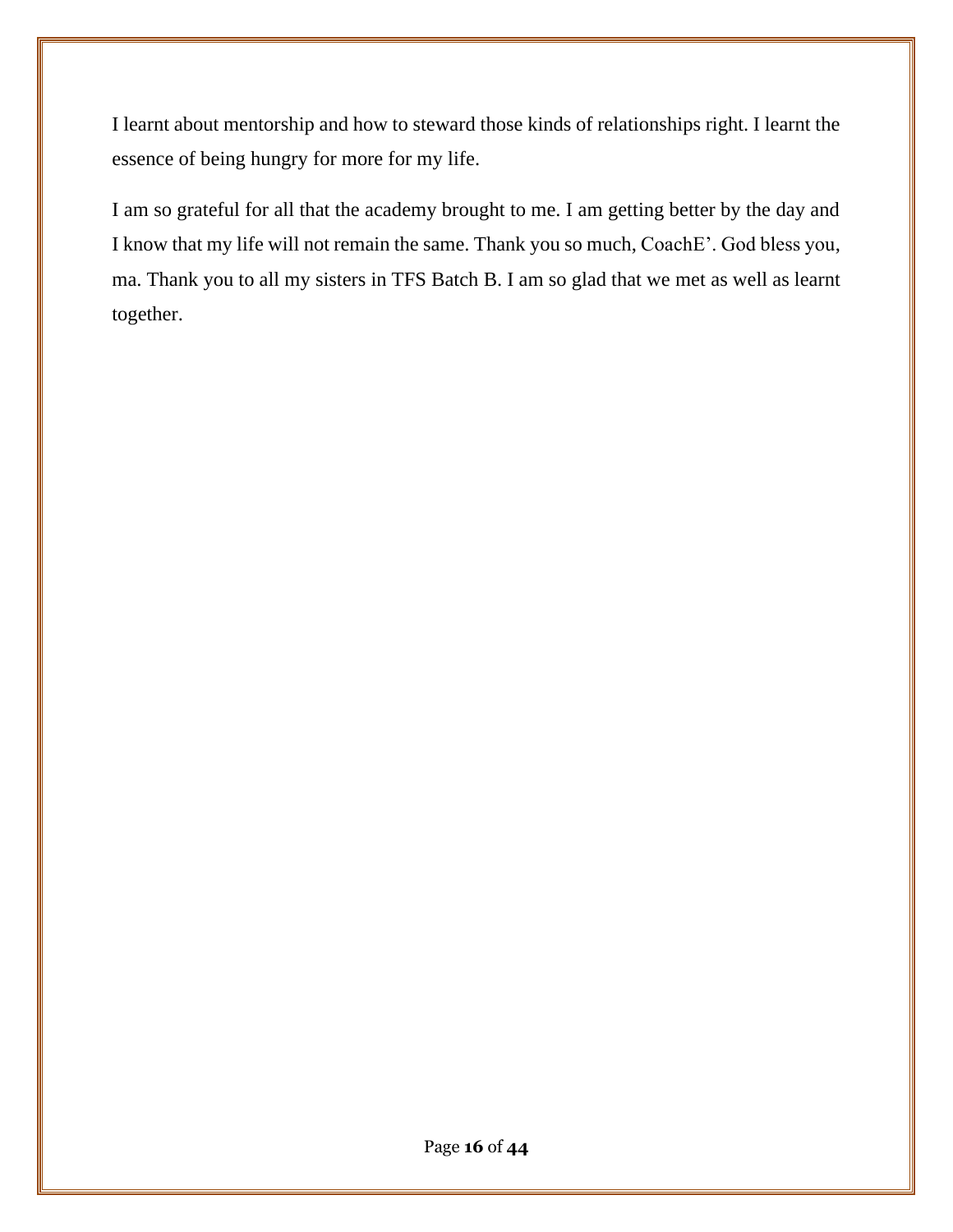

# **MY TFS JOURNEY**

TFS has been one of my major high points in 2021. I absolutely love how CoachE went all out to make sure every single meeting was full of sound teachings. Thank you so much, Coach!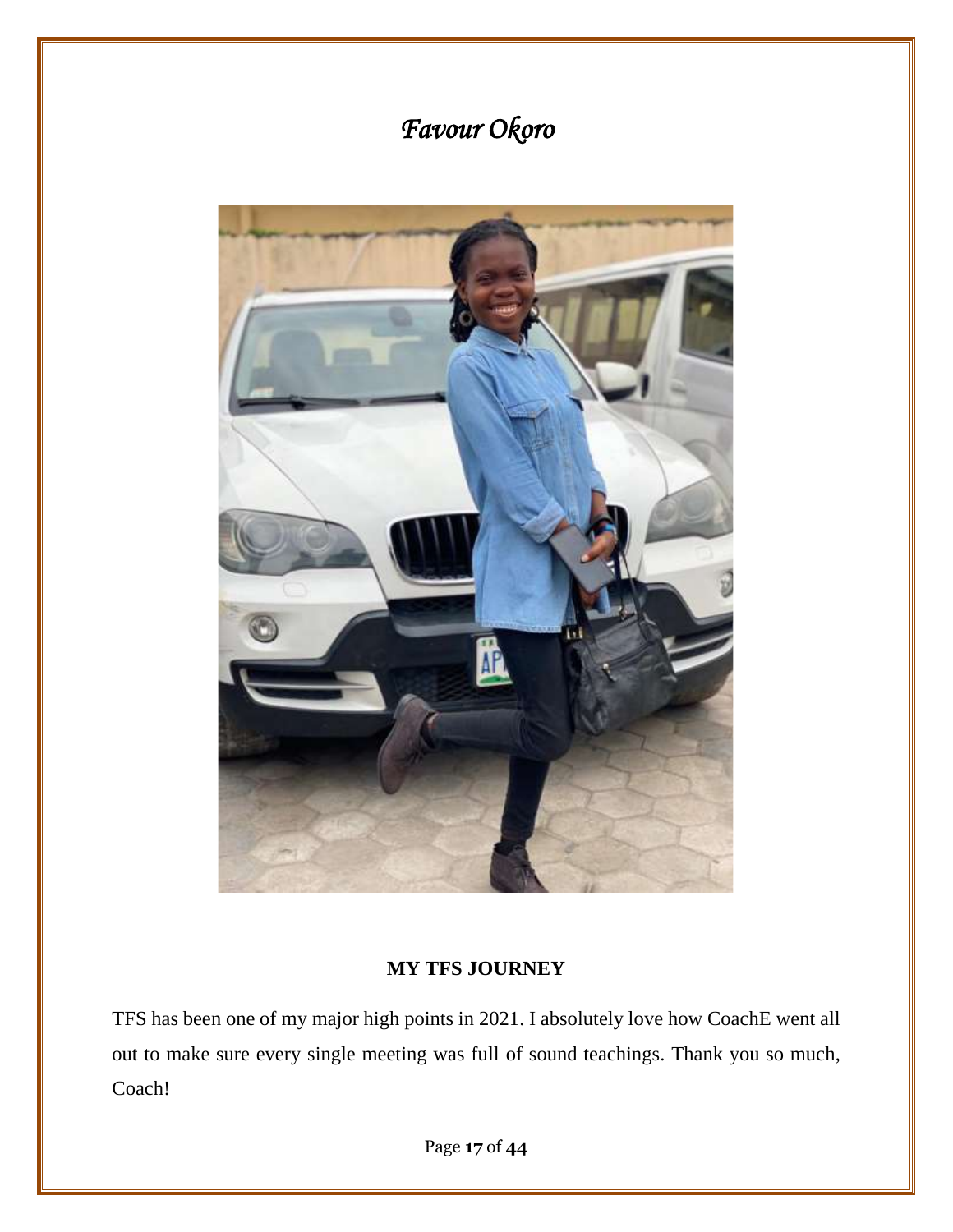TFS stretched me in a really good way and I enjoyed every bit of it (even though there were times I felt discouraged). CoachE always reminded us that perfection isn't the goal; progress is.

Here are the 7 things I have learnt and started to apply:

**1. HUNGER:** I learnt to not be relaxed but to keep my fire burning. I have always been a person who loves knowledge but TFS helped me see how to channel my hunger right and be more intentional about the kind of content I consume.

**2. JOURNALING:** I had never been consistent with journaling until TFS. I now understand that journaling my seasons, my walk with God and my wins, is very important to my overall growth as a person. With journaling, I can now clearly see key things about my journey and it's been amazing.

I've gone from having no journal to having four (Prayer Journal, Study Journal, Finance Journal and Sermon Journal).

**3. TIME MANAGEMENT:** I never knew I was cheating myself by not properly managing my time. I learned that Time Stewardship is service to God and my life is a business that should be well managed. I have learned to respect other people's time while also knowing when to say "No" to protect and optimize mine.

**4. MENTORSHIP:** I had never really thought about the difference my mentors made in my life. During TFS, I got to realise that submitting myself to accountability is a huge blessing and I became aware of the people that I initially hadn't regarded as mentors but were functioning as that in my life. I learned some mentoring mistakes I should never make such as having mentors that aren't followers of Christ, treating my mentors casually, dishonouring them and not understanding that they are humans bound to make mistakes.

**5. SPIRITUALITY:** With the understanding that my life will only make sense if I stay connected to God, I now know I have to take my walk with Jesus seriously and never be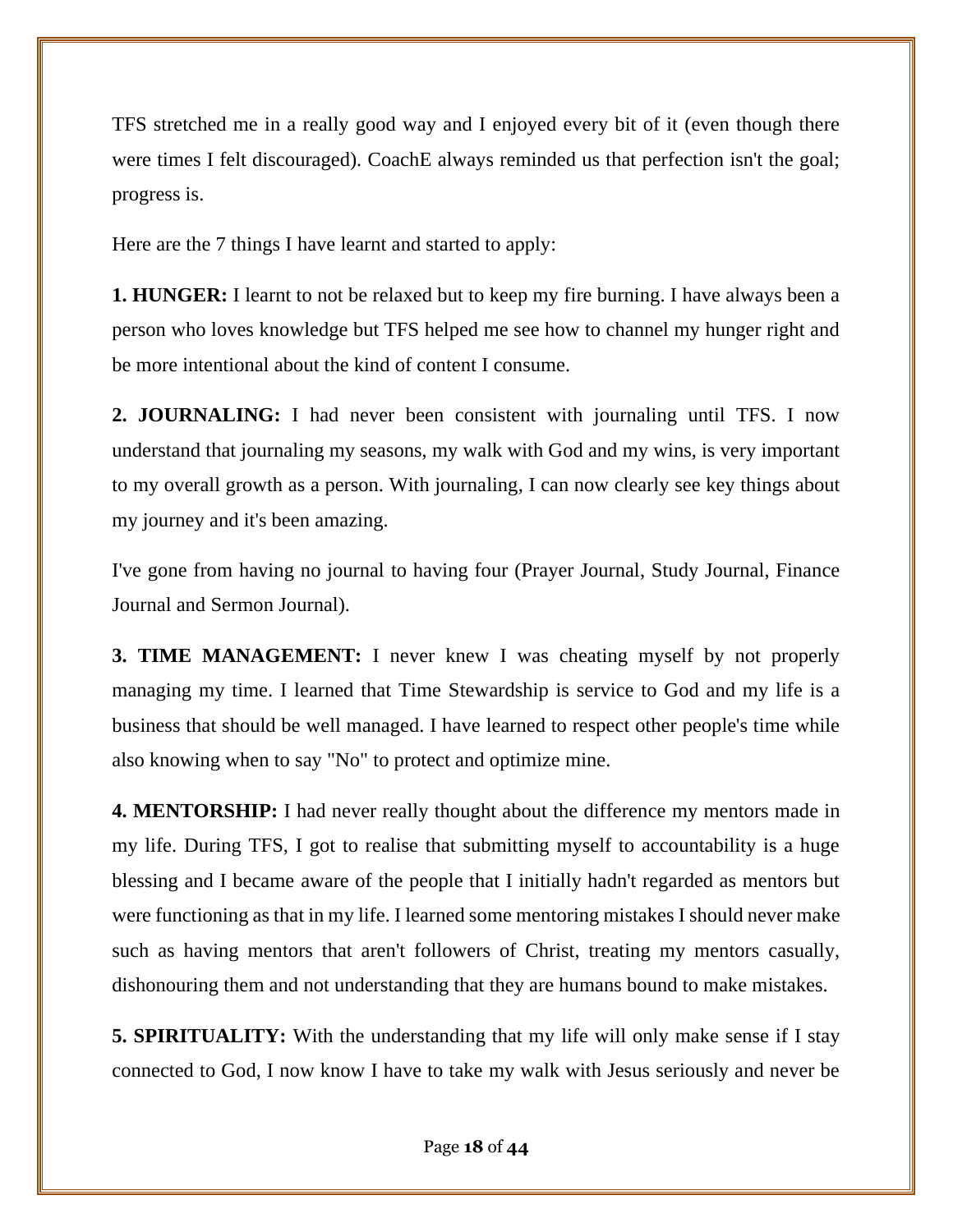only spontaneous about prayer, fasting and reading my bible. I now have a Prayer Schedule, Prayer Tracker, Prayer Journal, Bible Study Journal and a select day I fast every week.

**6. FRIENDSHIP:** Two major things I learned about friendships is to not treat my friends casually and to identify the purpose of every friendship. It's very okay to have those difficult discussions maturely and equally okay to officially close friendships.

**7. CONTENT CONSUMPTION:** Because the content I consume influences my life, I've learned to ensure I consume the right kind.

I learned that reading is one of the best ways to improve myself and selecting the right books that fill the present gaps in my life would really help me grow.

I really enjoyed every part of TFS Mentoring Academy and the insight I was able to receive.

Thank you so much, CoachE, Miss NK, and Miss Sharon for such a wonderful experience!

With Loads of Love, Favour Okoro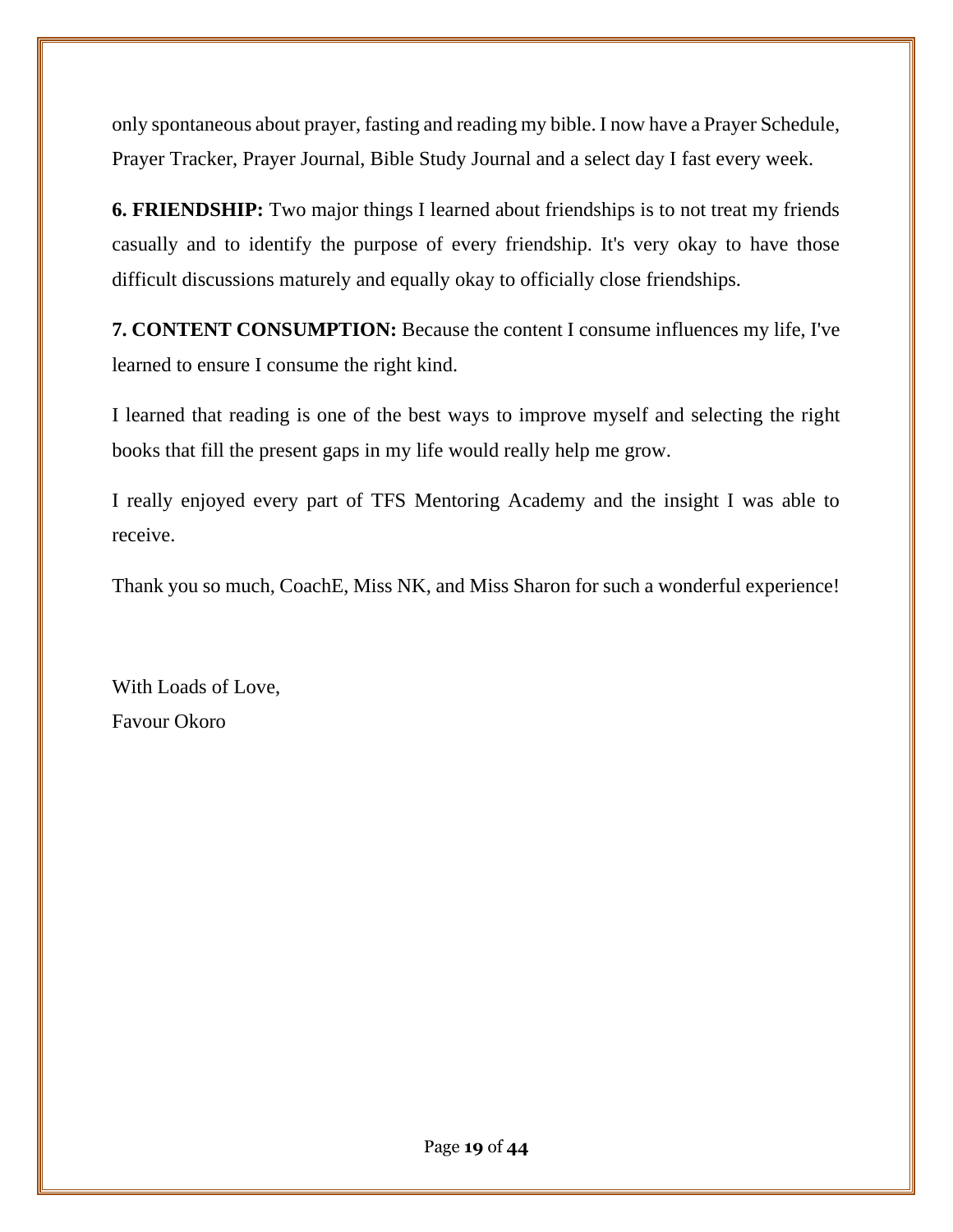# *Ugo Patience*



# **MY TFS ACADEMY REVIEW**

I remember seeing the opening advert on a friend's status and being so excited to apply with so much confidence that I'll get in.

I got in without prior readjusting to the demands of this new weekly schedule. I thought it'll be like every other one and I'll silently read up whenever I wanted to, until I got kicked out.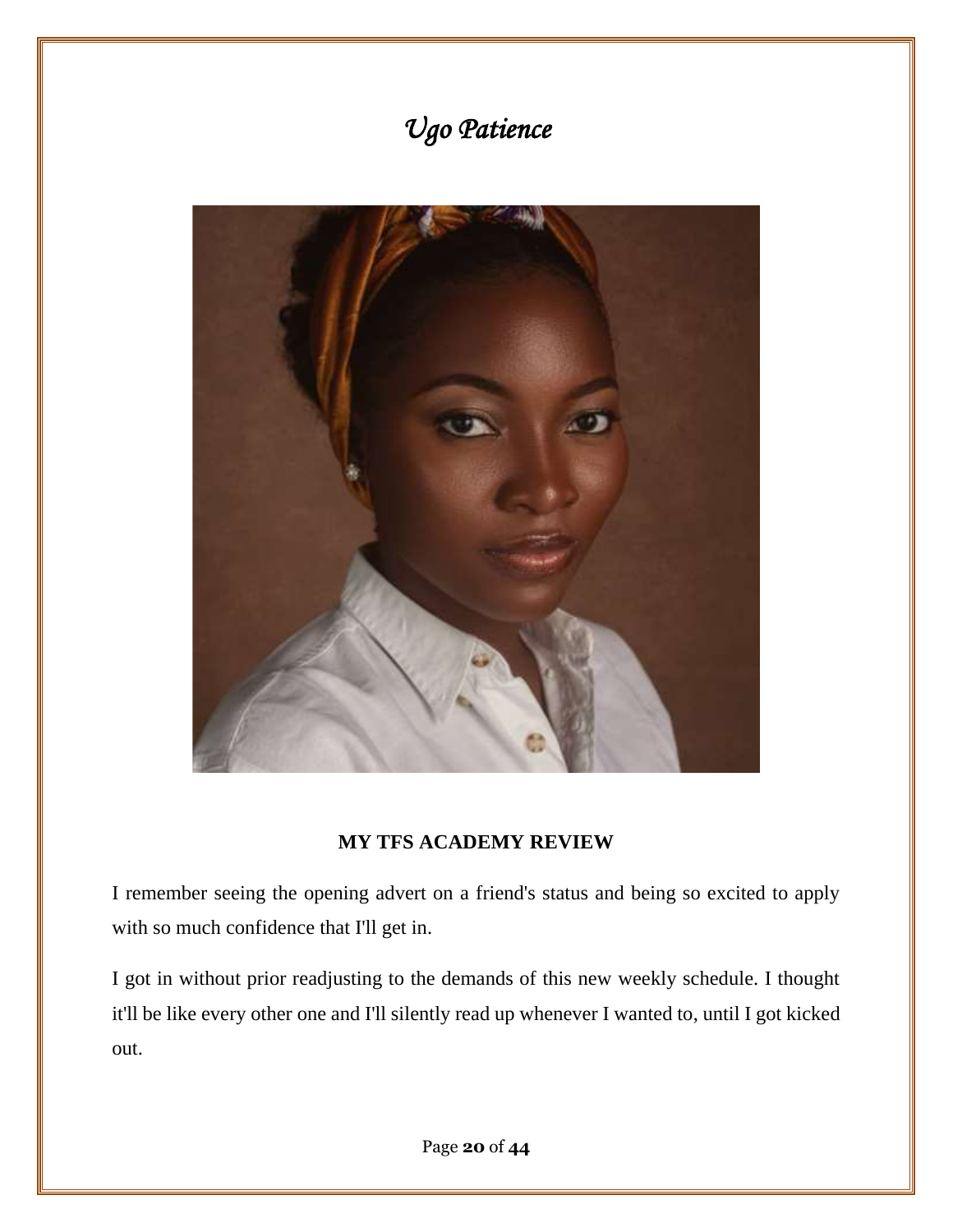My eyes widened and I knew I had to sit up. This academy has exposed me to parts of me that I never took seriously and with it has come solutions. Oh! Coach E has challenged me to be real, to be disciplined, to take my life seriously, to be a woman who prays and stays close to God.

To be a wife and purposeful.

To be accountable without shove and push from external force.

To be hungry and intentional about consuming knowledge, and enjoy to JOMO.

To respect time and plan my life accordingly.

Now, even though it seems new to me, I can't be the same person anymore. Gladly, she enforced the discipline of taking notes, so I have a whole lot of knowledge to go back to.

Thank you so much, Coach E, for the new perspective this academy has brought to me and access to a new network of friends cum sisters that are also hungry for growth and advancement.

Thank you!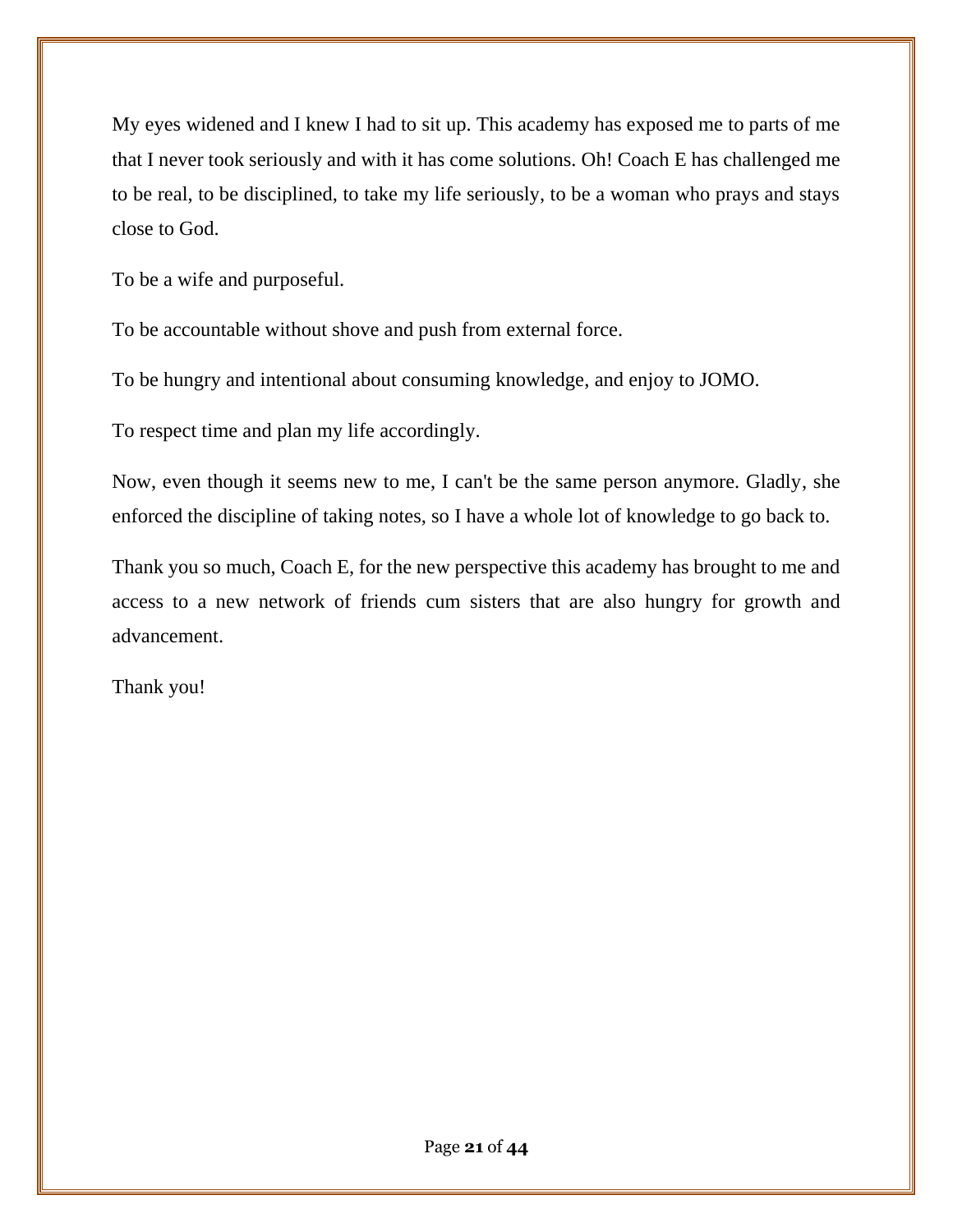

# **REVIEW OF MY 12-WEEK JOURNEY WITH COACHE**

### **Week 1: Introduction**

We were welcomed to the academy and were encouraged to be intentional about our growth and to be hungry. The class structure and rules were also given. What stood out for me that

Page **22** of **44**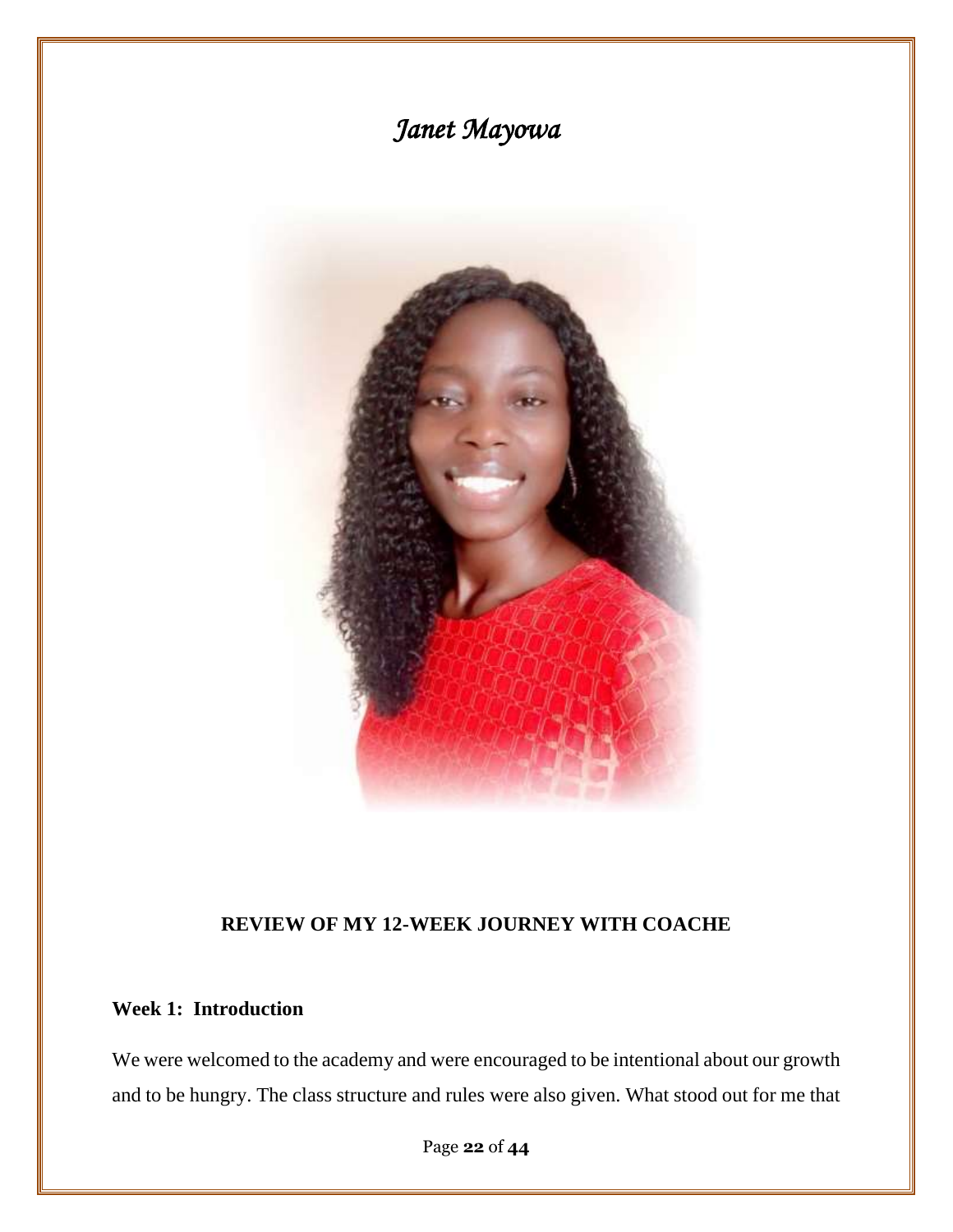week is that I need to have the mindset of an archaeologist. I shouldn't stop on what I am being taught but research further to know more.

#### **Week 2: Identity**

We are all children of God but we all have our unique identity. Identity is who I am. The questions thrown at me were:

- 1. What defines me?
- 2. Where do I get definitions about myself from?
- 3. What do I know about myself?
- 4. What do I believe about God who is my creator?

We express our identity differently at different seasons of our lives.

What I learnt from the class is that I am who God says I am, what the world says about me doesn't define me. I must build confidence around my belief about myself and I must have daily confessions that I must affirm.

### **Week 3: Spirituality**

Paying attention to the spiritual aspect of our lives is never an option but a necessity. Life makes zero sense without God. God has created us to stay connected with Him and our lives will never make sense outside God. I must intentionally make room for my spiritual growth.

What to do during prayer time.

- 1. Read the Bible.
- 2. Pray with scriptures.
- 3. Worship.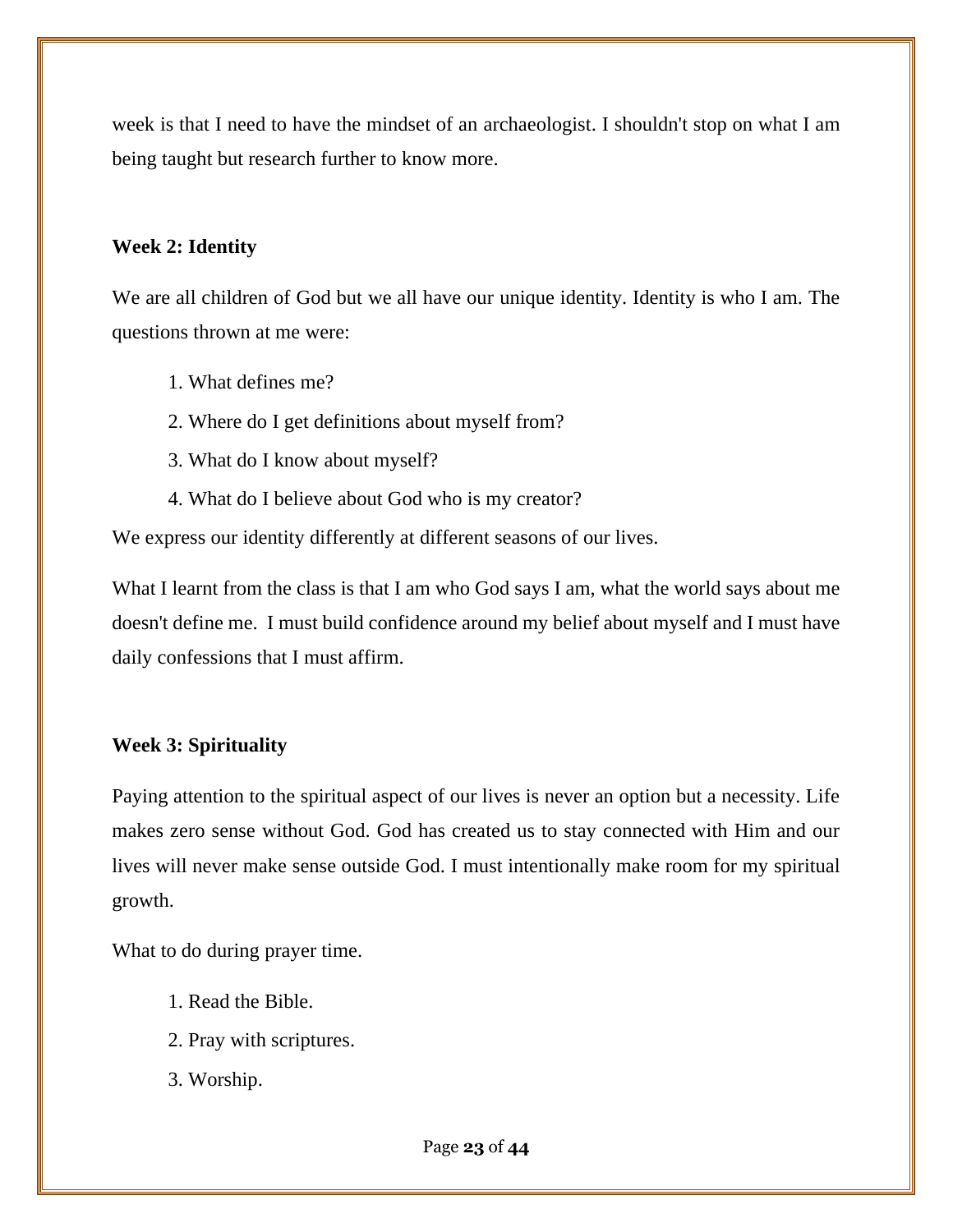4. Listen to sermons.

#### **Week 4: Time Management 1 and 2**

I'm either investing or wasting time for everyday God gives me the opportunity to live. Investing my time entails doing the right thing that will profit me in terms of business, career and spiritual life.

#### **Lesson Learnt**

I learnt how to divide my activities into focus, flurry and fringe which has been very helpful. I was also able to understand myself with the tips given. I know the moment of my peak energy that I can do more and so I match activities accordingly.

#### **Week 5: Purpose Driven Sleep**

Sleep is a tool that helps us to recharge and refresh but as important as sleep is, you should be careful not to sleep away your destiny.

Sleep becomes a reward when you have done all you need to do as you'll be able to sleep well and for more hours knowing you have finished your work and deserve the rest.

#### **Week 6: Mentoring**

You can have a close or a distant Mentor. Distant Mentors are mentors you don't have a close relationship with and for such mentors, you get information from their slipstream.

#### **Lesson learnt**

- 1. Follow Mentors with wisdom as they're not perfect.
- 2. Never replace God with Mentors.
- 3. Never dishonour your Mentors.

Page **24** of **44**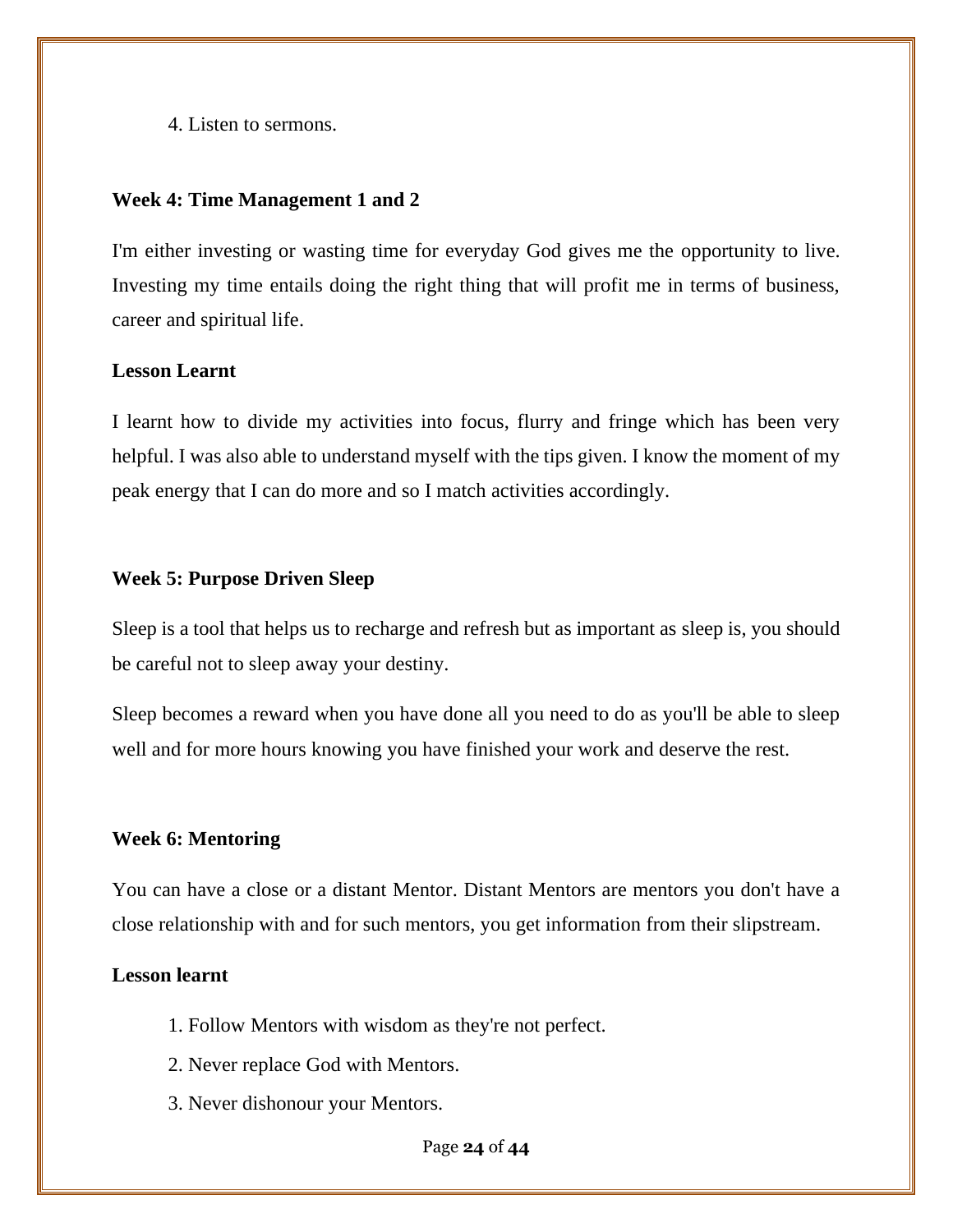4. Be obsessed about applying what you've been taught than getting responses to your messages.

5. Give them your feedbacks.

### **Week 7: Content Consumption With Focus On Books**

Information builds or corrupts the mind, hence the need to guard our heart. To make a difference in life, you need to consume the right content

#### **Lesson learnt**

- 1. Read books with the right content.
- 2. Don't treat books as leisure.
- 3. Have a book where you put your highlights.
- 4. Read the book again.
- 5. Invest in books.
- 6. Select the books that will fill the gaps in your life at the moment.

### **Week 8: Friendship, Purpose And Seasons**

Friendship is for a purpose, hence must be defined. Some friendships are for a particular season. Identify the purpose of friends in your life and don't alter it. Don't force people to be your prayer friends when they're not the praying type.

Have a healthy respect for people's time in friendship. Evaluate your stand with people. You may see them as close friends, meanwhile they're not seeing you that way. Treat friendship as business but with emotion.

**Week 9-11:** CoachE took out time to answer the questions asked by some of us.

### **Lesson learnt**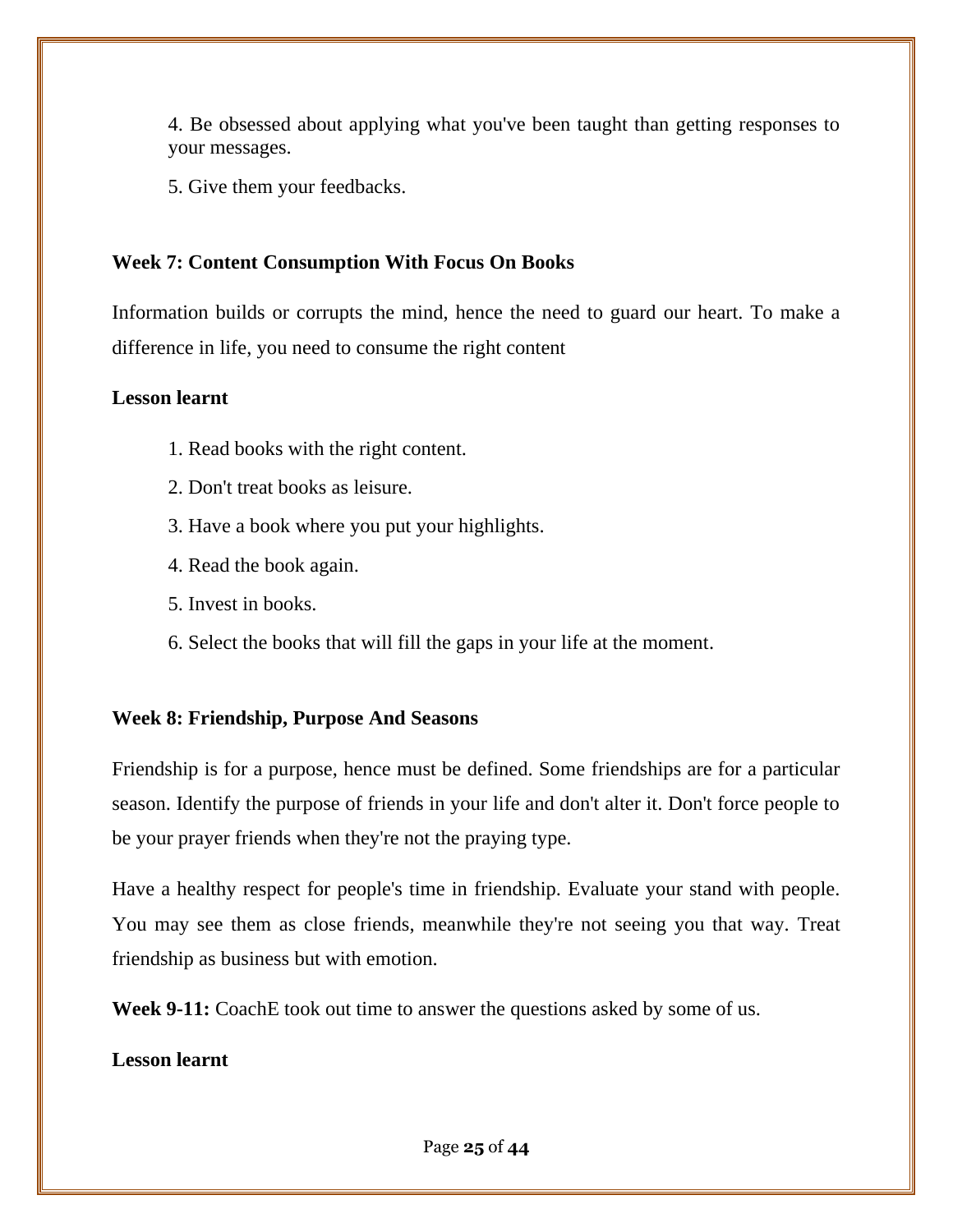1. I learnt the strategy of sustainability which are prayers, fasting, confessions and accountability.

2. I came to understand that single years is a gift and should be embraced for building and growing before getting married.

3. I learnt the power of confessions. Confessions are great tools through which with prayers we can bring the will of God to reality.

4. I also came to understand that friendship is for a purpose and sometimes for a particular season.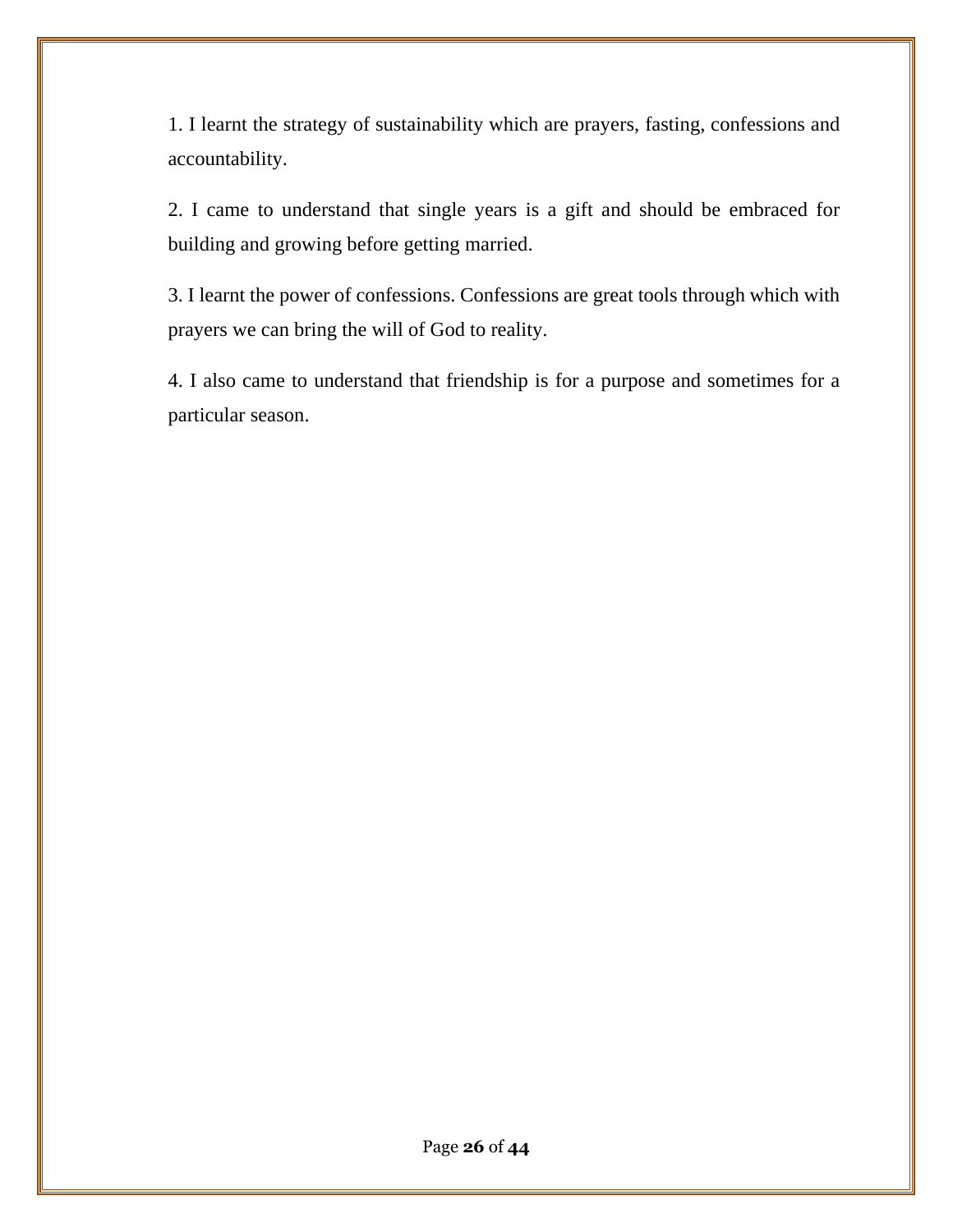

# **REVIEW OF MY TFS MENTORING PROGRAM**

I sincerely want to appreciate CoachE for this mentorship program, it has been stretching but very impactful.

Page **27** of **44**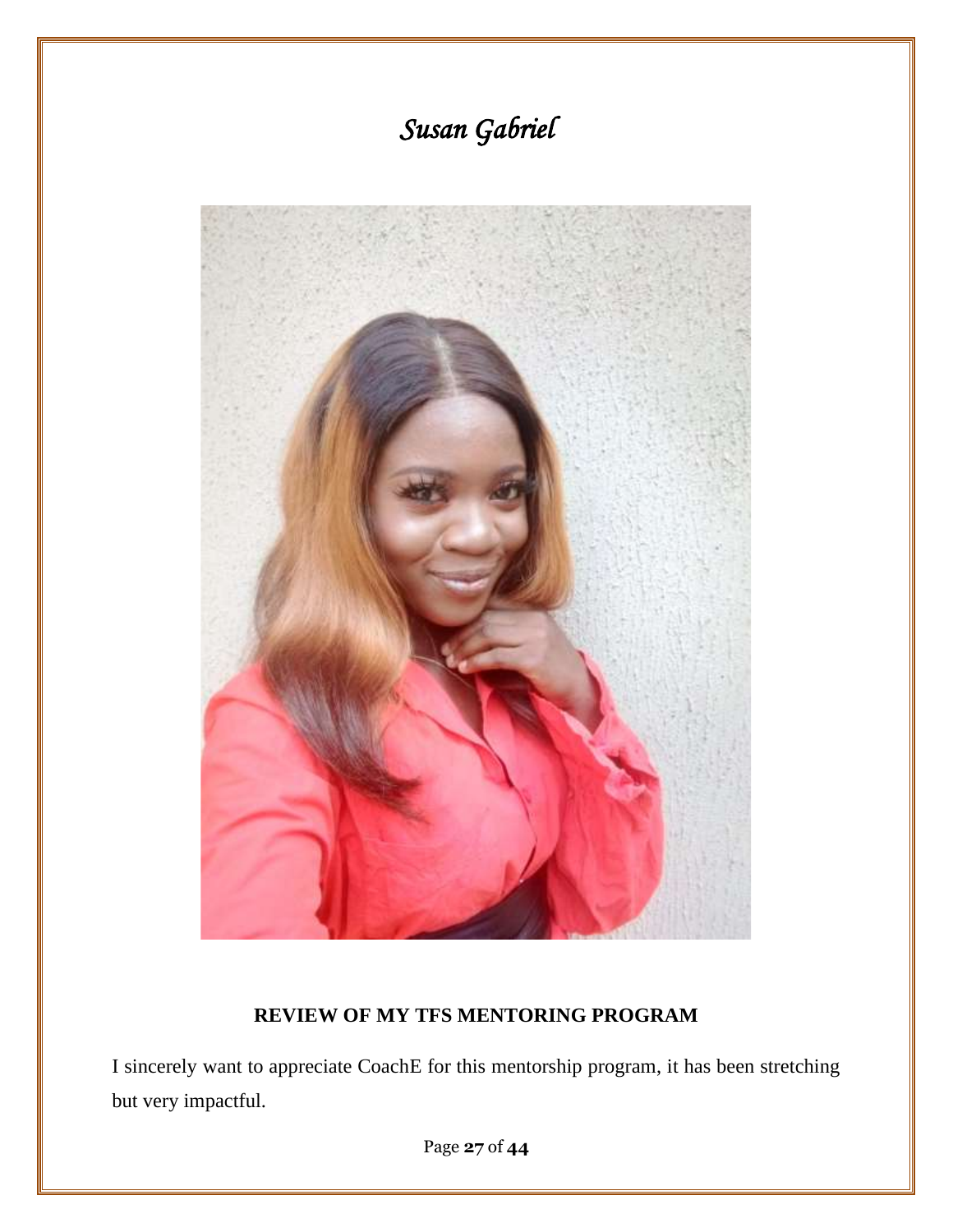Coach made everything one needs to do for a best life very practical, from her blogs to the books we had to read and of course the videos. One thing coach always talked about is PROGRESS; as long as we keep on going because the goal isn't perfection.

Topics we discussed were, Identity, Spirituality, Time Management, Mentoring, Content Consumption with focus on books, etc.

Coach made me understand that I don't need to ask people to be my mentor, I could actually consume their videos, books, podcasts and be a distant mentee so that when I eventually meet them and I strike a conversation, it is easier for them to take me in.

She also talked about how we have so much time that we eventually waste it if we don't take journaling serious so as to know what we have done so far that will lead us to being a better version.

There is so much that I learnt in this program and yeah, I may not be practicing all now but definitely there has been an upgrade of my mindset.

Thank you, Coach E, and thank you, Sis Rita and Sis Sharon, for the time you all dedicated to this course. God bless you!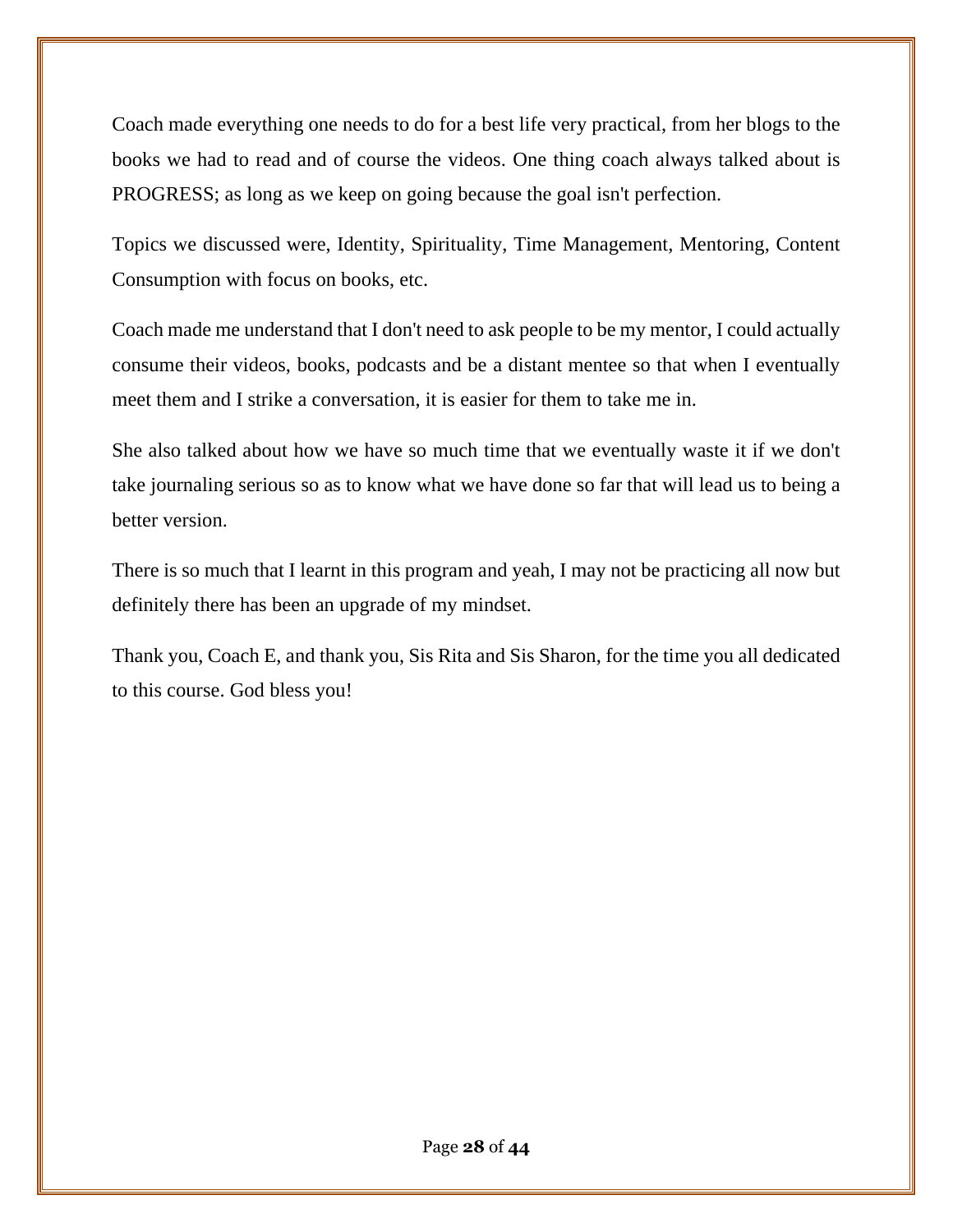# *Uhoman Akims*



#### **T.F.S! An Amazing Journey**

I'll like to start by giving glory to GOD for how much He pays attention to me and my needs, including the ones I have no idea of in the first place. He surrounds me with people and resources I need to grow in the expression of God's purpose for my life.

Next, I'll like to express my immense gratitude to Coach E; thank you for choosing me and being a blessing to me.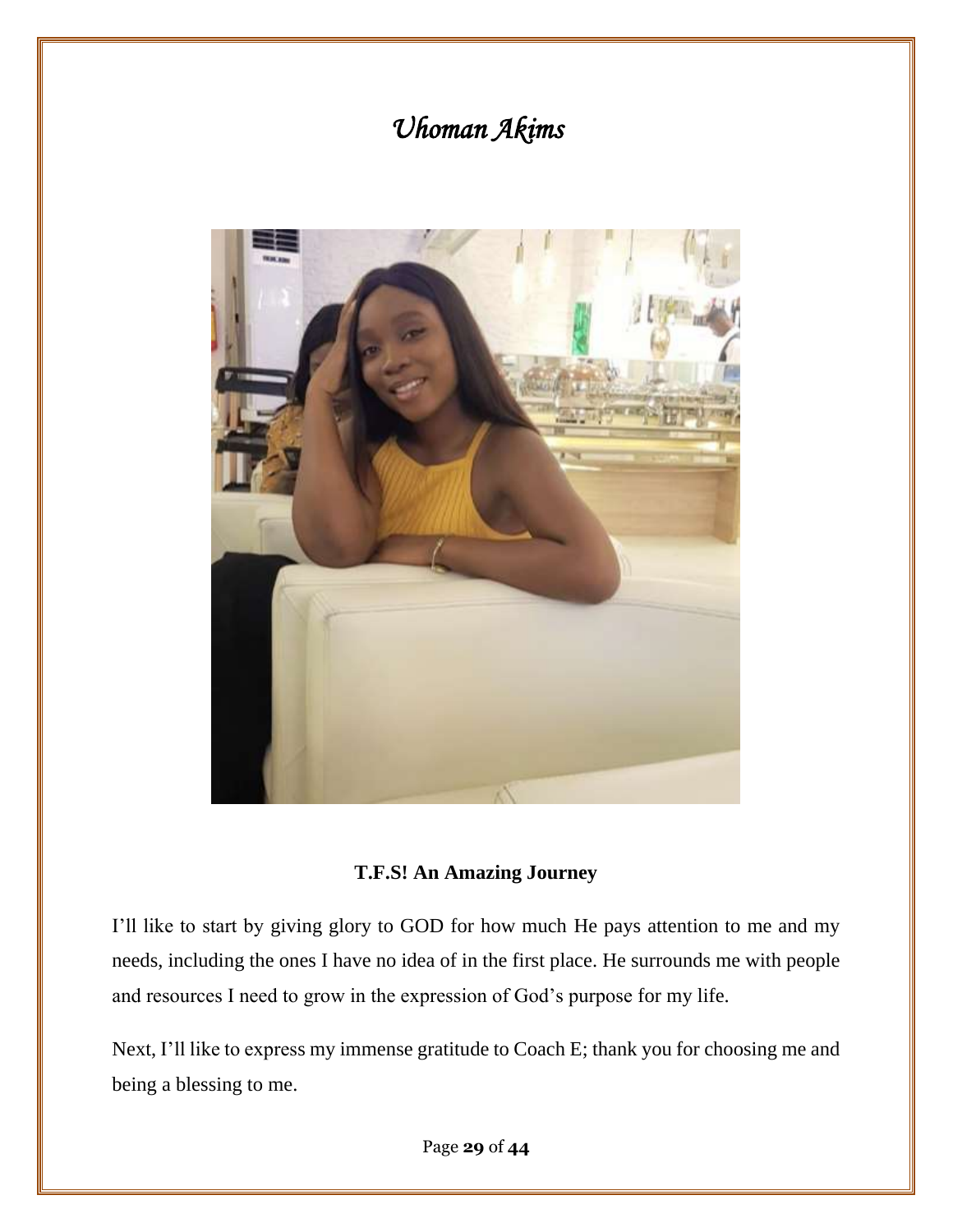#### **My Life Prior To T.F.S**

I can't seem to find the right words to describe my life prior to T.F.S. I was just struggling to rise above average. Yes, to some it seemed like Uhoman was already doing well on the right track but deep down, I knew I could do much more. I'll like to point out that I didn't know what to expect from T.F.S, but I clicked on the application link because I knew Coach to be a serious person and I respect her so I went ahead to apply. In retrospect, I see it was GOD; remember I mentioned how GOD surrounds me with people and resources needed for the seasons of my life? Yeah, so back to life prior to T.F.S, **I wanted my life to account for more**.

#### **The Past 12 Weeks**

From the first meeting, I knew my life was going to change, I knew it wasn't going to be business as usual and right there, I knew it was going to require a lot of sacrifice and I was determined to follow through. Most of the time, it was a lot, some weeks I was overwhelmed, others I couldn't even explain how I felt. There were times I felt slightly frustrated but, in those moments, GOD showed me how the devil was trying to steal from me so I kept asking for grace and HE gave me that in abundance. Coach always taught us to deal with overwhelm by pacing ourselves, doing the best we can, praying to God for help, to never unfairly compare ourselves with others and to remember the goal is not perfection but progress. Some of my favourite topics and what I learnt from them are as follows:

- **Identity** I learnt never to forget my identity in Christ, to know the main purpose of my existence, to improve on my expressions of God's purpose, to not waver in my convictions and be generally confident in who I am.
- **Mentorship** This topic taught me how to get the best out of my mentors. E.g. how to benefit from their slipstream and the power of feedbacks.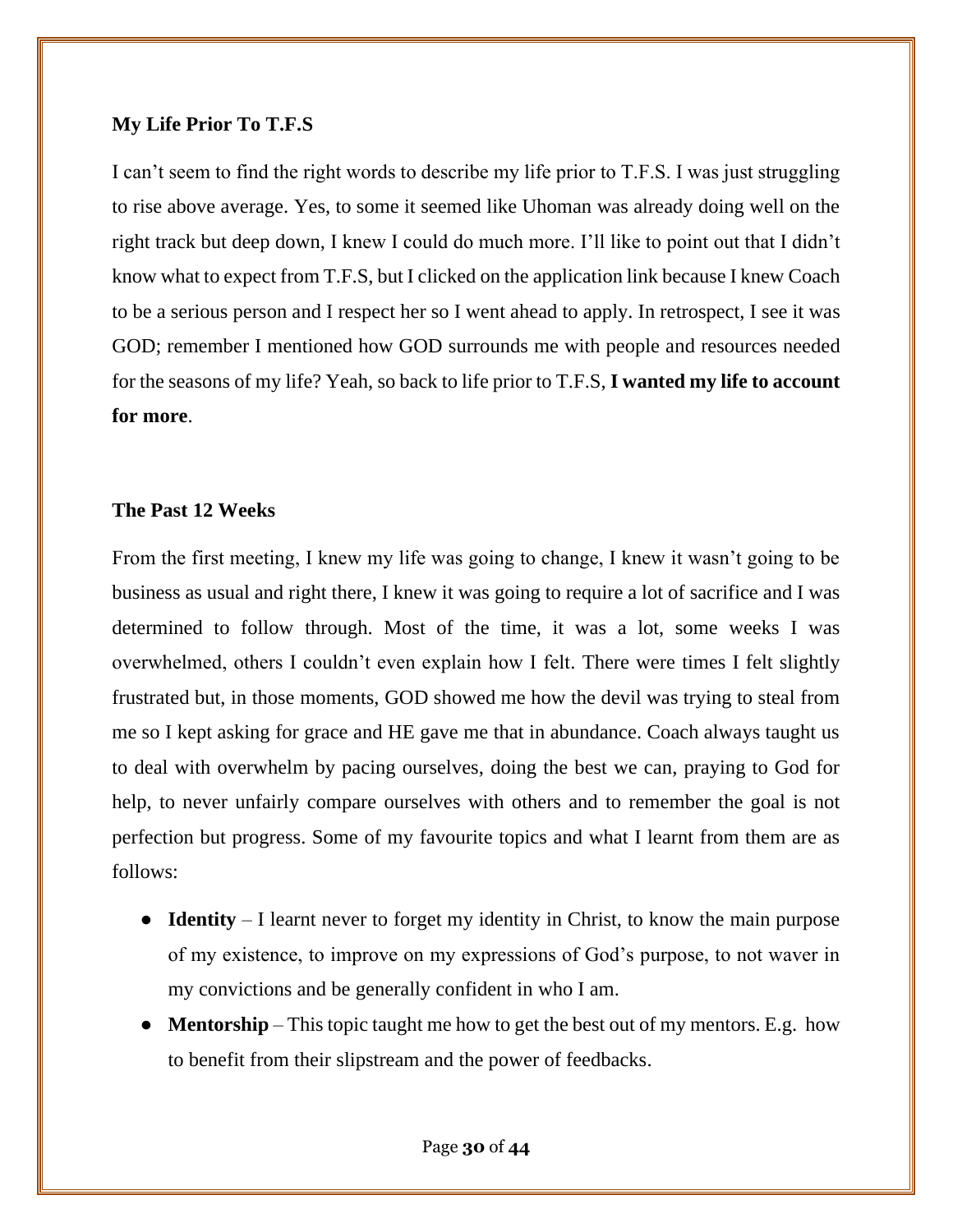- **Time Management** I enjoyed the *focus, flurry and fringe* blog. It has taught me the wisdom in allotting the right activities to certain times for maximum productivity.
- **Content Consumption** It was interesting to know that I don't have to consume every content, I learnt it's okay to be selective as not all content will speak to the season that I'm in.
- **Relationships/Friendships** This lesson was very deep, it taught me to categorize my relationships based on purpose in order to manage expectations and avoid disappointments. I also learnt I can pray a relationship into my life.

### **My Life At The Moment**

Thanks to T.F.S, I take my life more seriously now. I remember one time I was so worried about ending T.F.S without truly implementing lessons learnt. I was really scared; I didn't want to waste my time and I didn't want Coach's effort to be wasted also. So, I became more determined to do better. Now I am beginning to see the following changes, these are a few out of many:

- I read a whole lot more than I used to (interestingly, God linked me up with two reading buddies from T.F.S)
- I take journaling very seriously now. I don't clump up things together, I have a more organized and fun way of journaling.
- I am constantly auditing my time to see if I have achieved maximum productivity and areas I can do better (though I am yet to master time management).
- I pause to carve out confessions and take them as often as I remember.
- I have started to give more feedbacks to my mentors.
- I sleep in the slipstreams of my teachers these days and thanks to Coach, she has also introduced us to incredible teachers.
- I am generally hungrier for growth now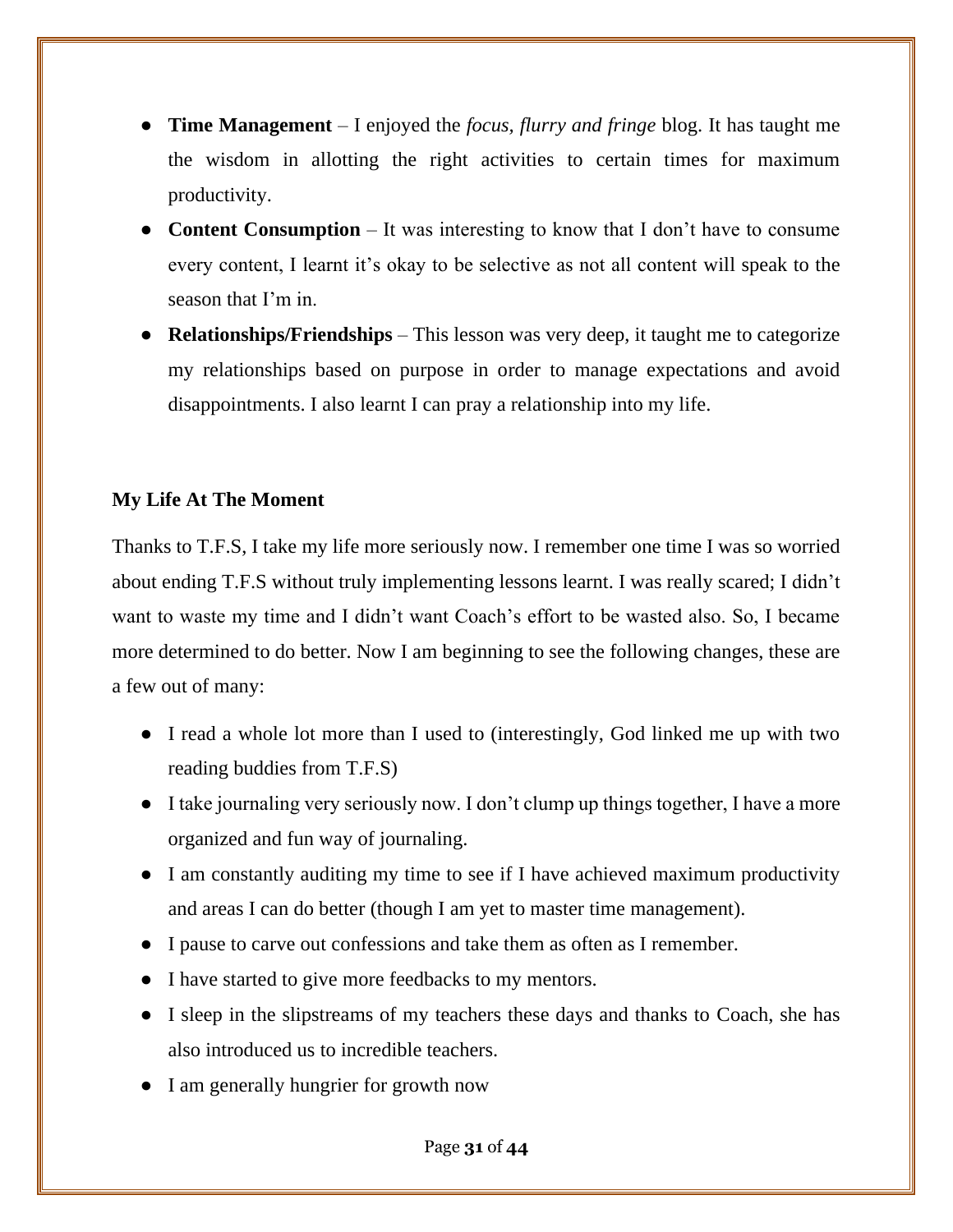It has been a great experience. I hope to keep learning from Coach, stay in touch with some amazing people here and I look forward to the amazing things God will do through our lives.

**I am a tool in God's hands, my life amounts to great things, I have the spirit of discipline and excellence in me, I am relentless, my fire for Christ keeps burning, I can do all things through Christ, I make progress daily**.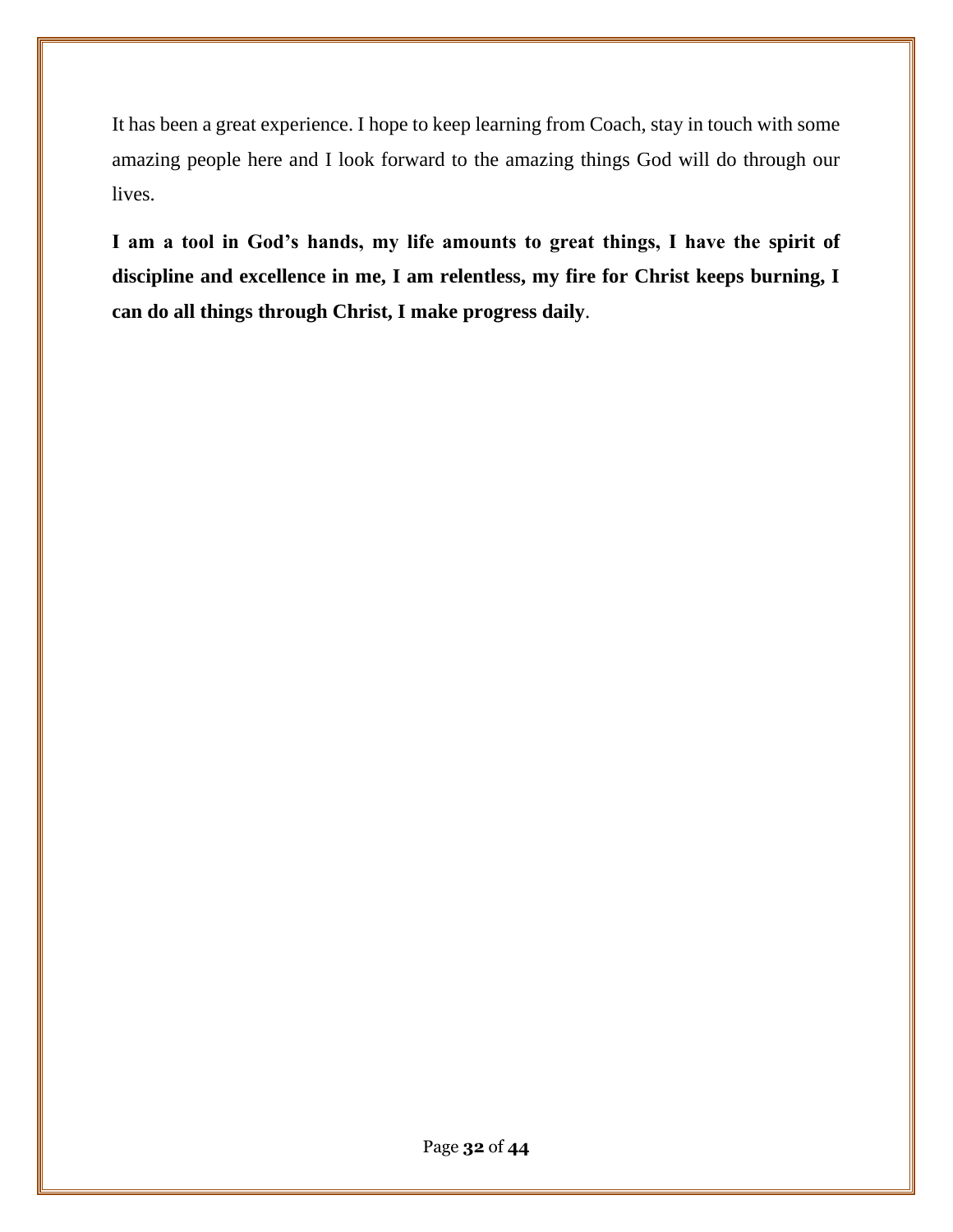

#### **MY JOURNEY THROUGH THE FAB SISTERS (TFS) ACADEMY**

My journey through The Fab Sisters (TFS) Academy would pass for the title EVOLVING. I'm privilege to go through this academy for a second time and to be honest, there's so much to be learnt that could take a lifetime, even more.

Page **33** of **44**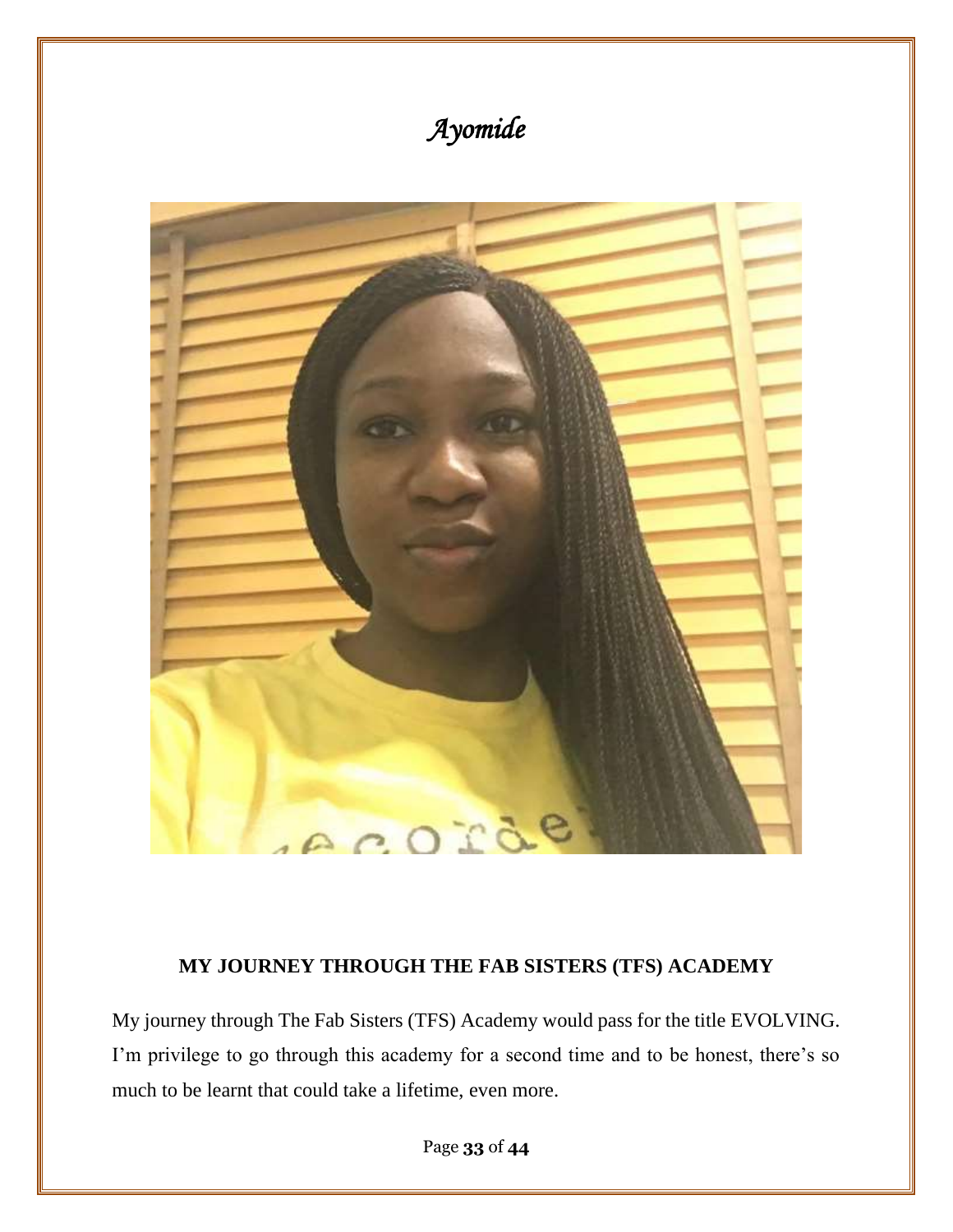Evolving because learning never ends and so does my growth. As a result of the amazing lessons I learnt and productive changes made in my life from the previous mentoring academy earlier this year, I was encouraged to go for it again. I like that Coach E was open. She shared her experiences on her progress with her growth (spiritual, emotional, physical, mental). She shared with us times it felt like she didn't feel like carrying out her routine or times she felt she wasn't doing well and how God helped her through it. This to me means that there'd be times I wouldn't feel like being disciplined and it's in such times I'm to stick to discipline.

It's one thing to have a mentor who gives counsel and it's another thing to have one who holds you by the hand, shares personal experiences on what one could be going through and practical ways they could be dealt with; ways that have been tested and proven to be legit.

TFS was nothing like being spoon-fed. There were assignments, videos to be watched, blogs to review, books to read, confessions to craft and lots more. All of these broadened my knowledge on how to do life better and the God-way. I live for the audience of ONE and from the parable of the Sower, I choose to be the good soil that produced fruit after the seed had been sown.

This time, I learnt so much and had the opportunity of putting them to practise.

#### WHAT I HOPE TO KEEP DOING

- Understand friendships and respect boundaries.
- Have meetings with myself and monitor growth.
- Celebrate small wins.
- Never give up on the process of growth.
- Keep declaring my confessions even when I don't feel like it, and also put in the work.
- Keep being hungry for more knowledge.

Page **34** of **44**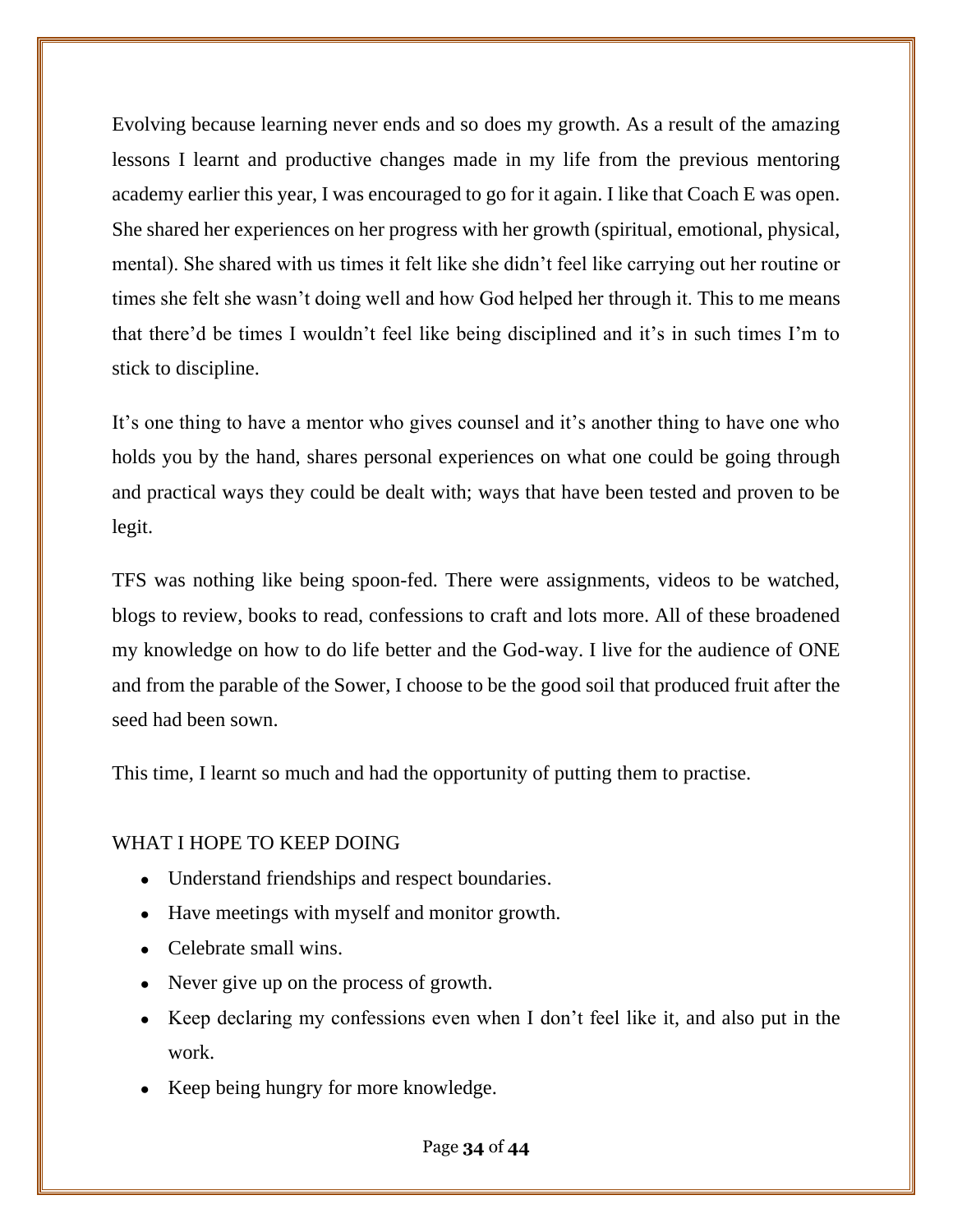- $\bullet$  Be authentic in all I do.
- Live a life of purpose.
- Be intentional and not casual about prayer.
- Keep stretching myself.
- Always embrace the joy of missing out (JOMO).
- Invest hours in prayer.
- Allow friendships to evolve.
- Live with the consciousness that I'm an Apostle in the marketplace.
- Make reading an intentional habit not something I do in my leisure.
- Understand that people can applaud me away from the will of God, hence, not be distracted by the applause of men.
- Package myself as though I'm standing before Kings and dining with them, and watch it become my reality.
- Understand that the voice of the people is not always the voice of God.

I'm aiming to be a seed that germinates and produces good fruit in due season. Coach encouraged that I Identify my season and ask God for directions and immediately act on it. I also learnt that books expand my mind as I read them and moving forward, I'm putting in more efforts to invest richly in my spiritual growth.

Learning never ends. And day by day, I'm learning to get up and be a better version of myself.

Thank you, Coach, for your passion to help ladies grow and do life the best way. Thank you for creating a hunger for more knowledge, a desire for obedience to God and teaching me to speak God's will for me into my reality.

To be honest, words fail me to put down all of my 12-week experience in the Academy, because all these, isn't half of it. It's better experienced.

Cheers to EVOLVING!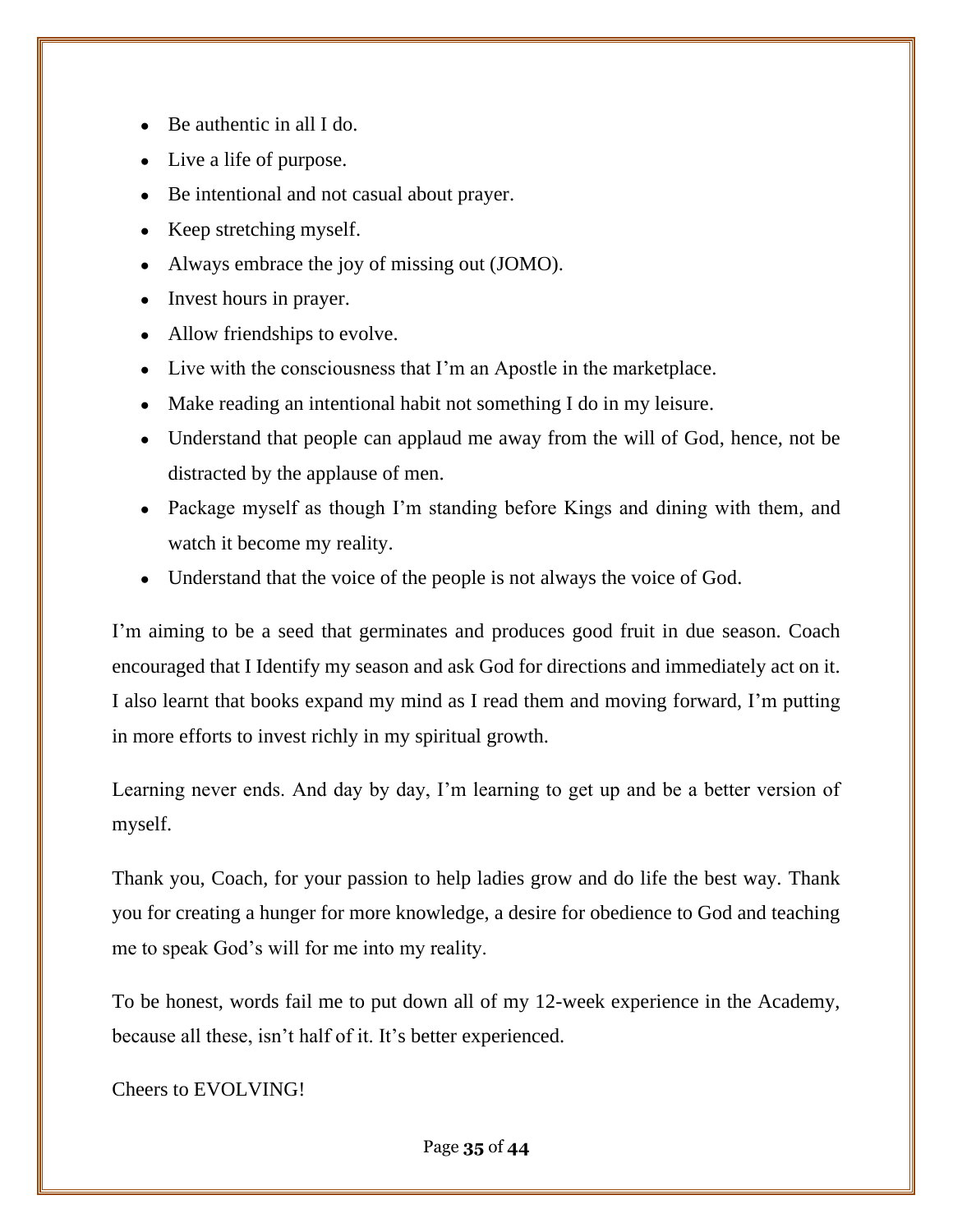# *Damilola Fola-Owolabi*



#### **MY 12-WEEK TFS REVIEW**

This 12-week period for me was very intense but I am grateful I rocked it out. Looking over my notes to create this review felt like I was in another zoom meeting with Coach E.

I'm very grateful that I went on this journey and even more grateful that I have my notes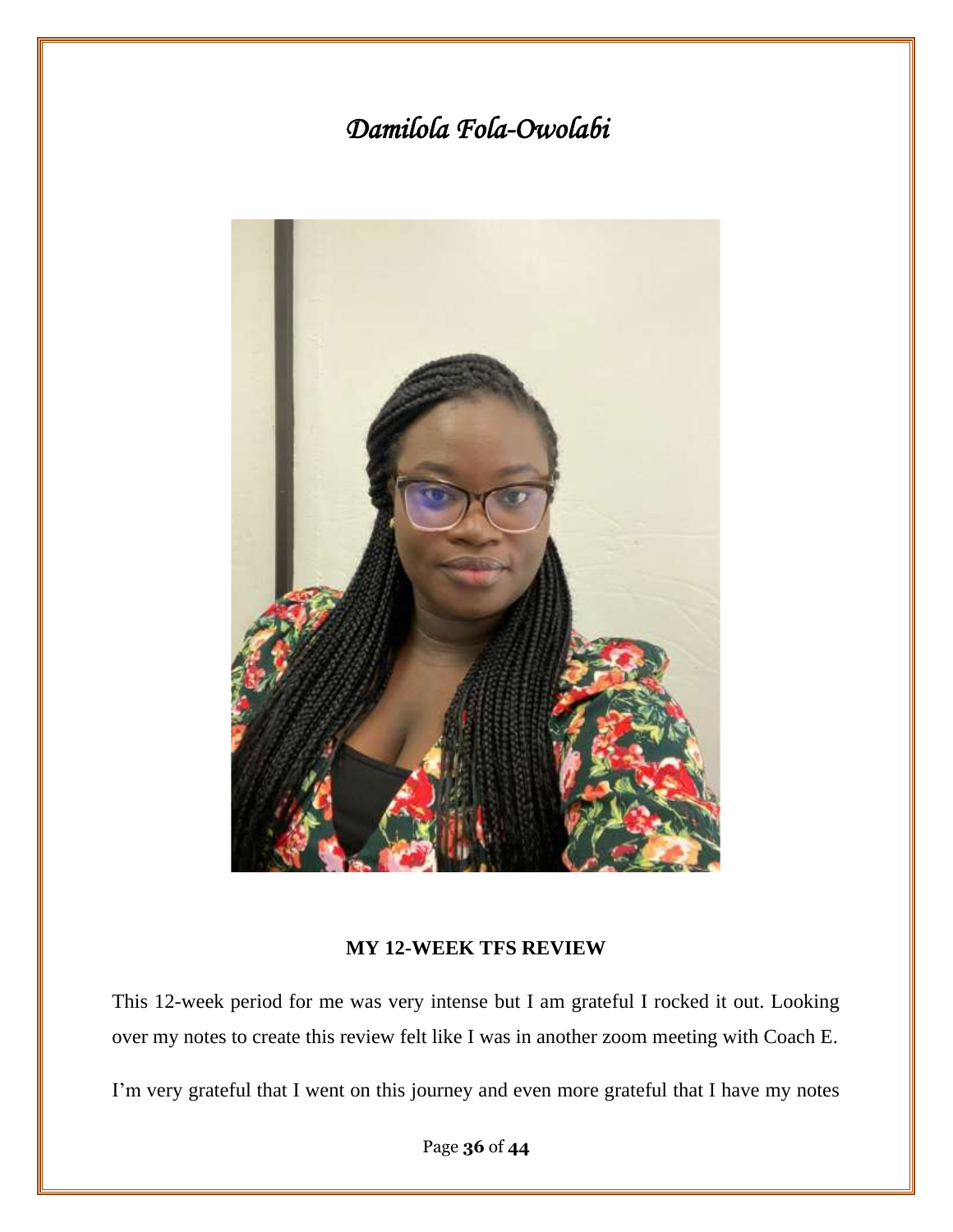to return to from time to time when I need resetting.

#### **Spirituality And My Christian Walk**

I have been created for a connection with God. The only way my life can make sense is if I stay connected to Jesus. Else, I'll never feel complete, just like a fish outside of water. I can't mock God and cheat the process. Time reveals all things; my service to Jesus must be genuine. I have to study the Bible, worship, pray the word. Everything I do to feed my spiritual self will always be worth it. I must intentionally make room in my life for my spiritual life to blossom. I must look for gaps in my life and make personalized confessions to my life.

I learnt that as a believer, fasting is part of my consecration and meal plan as a soldier in God's army. It is not a man-made construct; we are instructed by God to fast and therefore, it must be observed. And for my fasting to be done appropriately, it must be Bible-based and God-focused.

#### **Identity**

Discovering oneself is a very important part of our journey as Christians and I need to take time to understand what I believe about myself and God. Some tips to discover myself include:

- **Journaling**  This way I can see how I am growing and where God is taking me.
- **Daily meetings with myself** Spend time with myself alone every day. The goal is progress not perfection. Don't stop the right things that you used to do. Go back and look for what you changed and start to do it again. Don't despise small things (compound effect/slight edge).
- Read the Bible daily.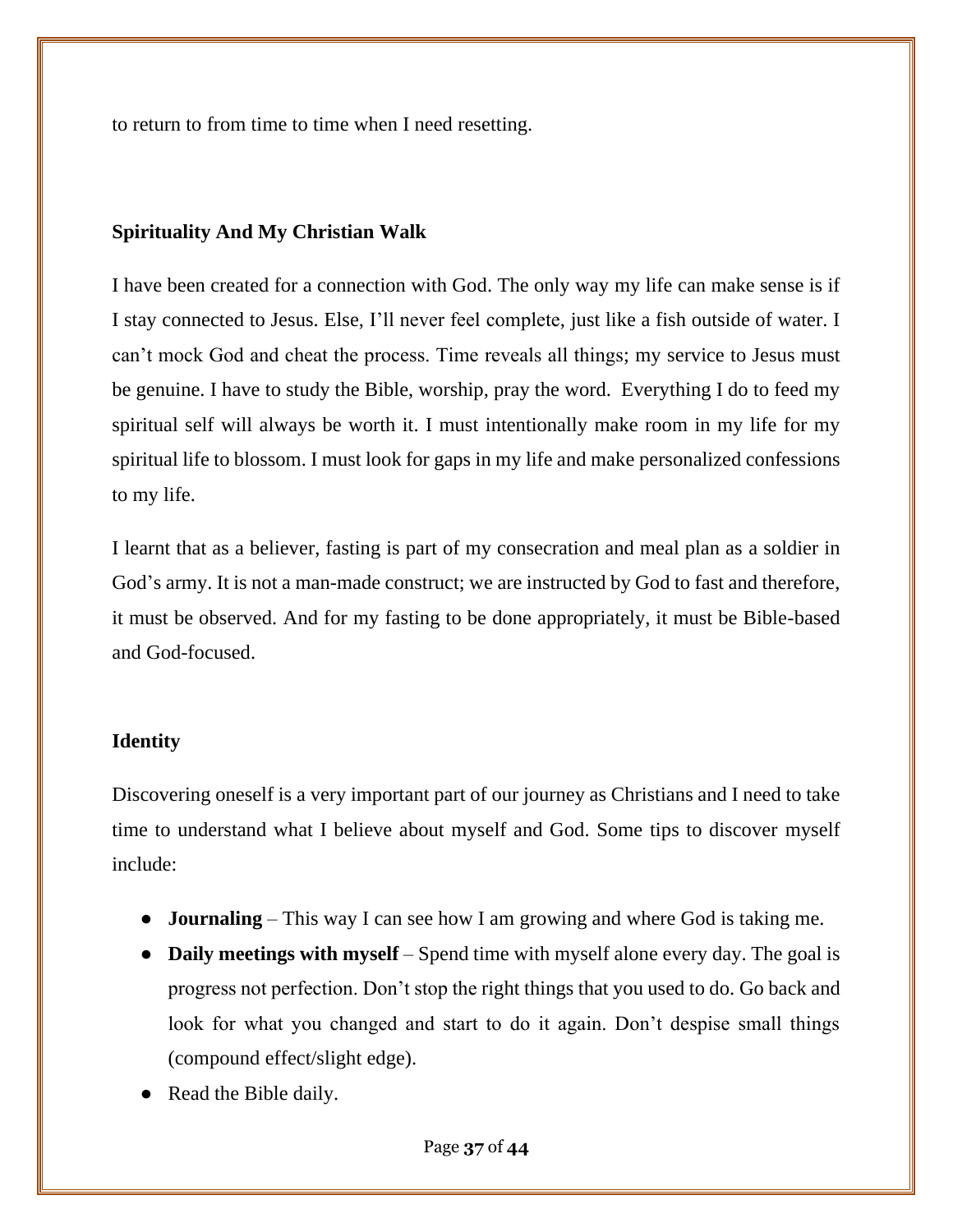- Pray (for knowledge, for light, to recognize my teachers, for grace to obey, for help).
- Fight overwhelm and pressure.

If you believe you aren't an 'xyz' type of person, it's a lie. Don't let the enemy steal from you, you can be anything you need to be to make your life better.

### **Discipline**

Discipline is a very important and non-negotiable aspect of growth. Without discipline, there can be no growth. Stay consistent and show up every day, and before you know it, you'll realize that you have become a different woman. Spontaneity is not for believers. I am spirit-controlled. A disciplined Christian will go above her temperament. Do what you need to do and you know is right to do.

The daily practice of spending time in the word helps you curb your excesses. Take yourself seriously. You must see yourself as important in every place you find yourself. Invest in yourself to grow. There's a lot of intentionality and discipline required to keep your fire burning. There is no special grace involved. It's a thing of discipline. There is a discipline to life we all have to attain.

### **Journey Of Obedience**

You never arrive at a place of perfect obedience; you keep doing what the Bible says. When God shows you what to do, do it promptly. The grace is available immediately. Don't wait to see the full picture before doing it. Bear the burden of discipline in your youth. Once you know, start to apply. Don't think of perfection, think of daily growth. I must work out my salvation with fear and trembling to change what conditioning I might have. Any faith that puts 100% responsibility on God is irresponsible.

### **Planning**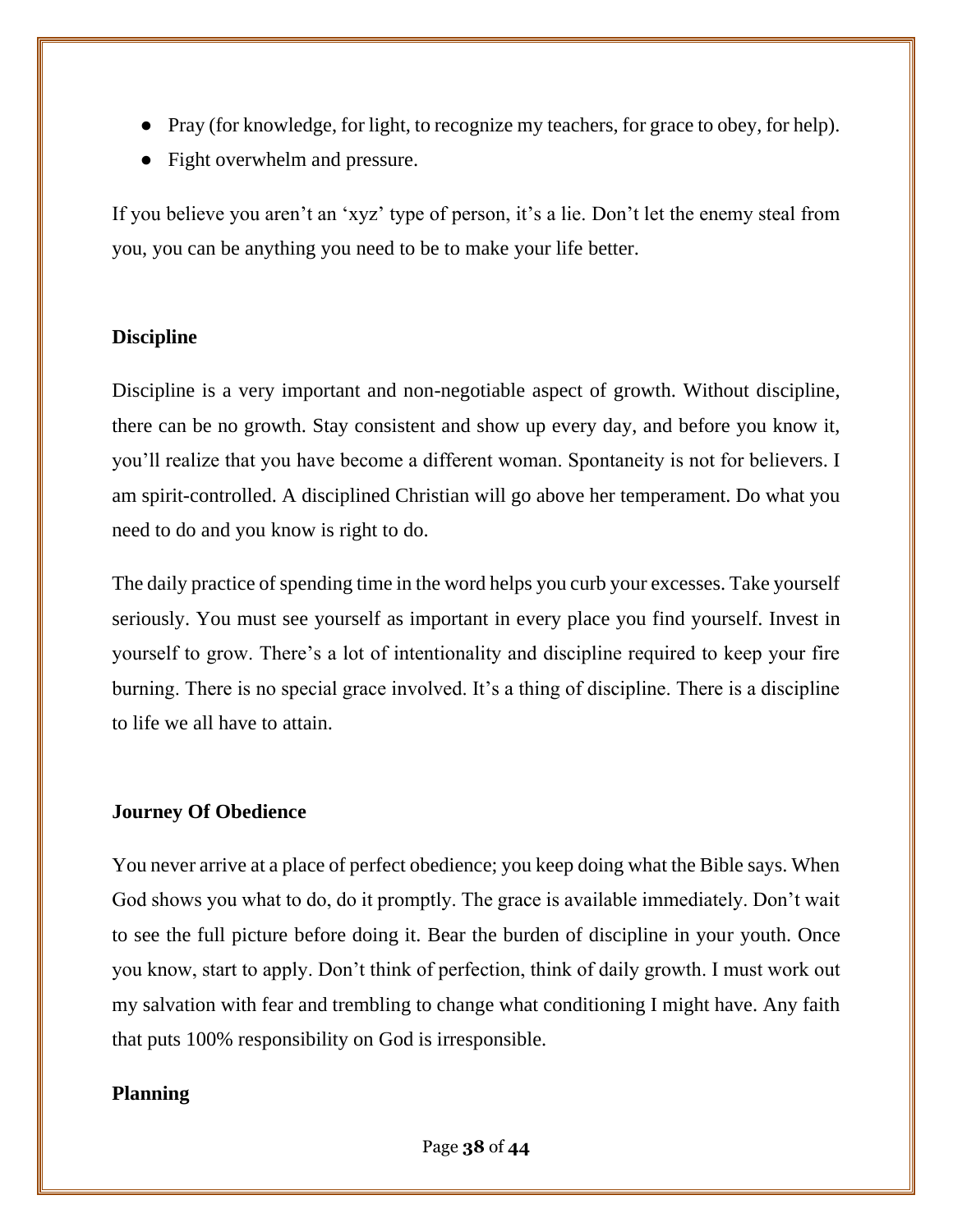Deliberately plan your day the night before. Plan your day, take your plans to God and ask Him to bless it. The shrewd manager wasn't about management but about being strategic. Be strategic about your life. Don't let the people of the world be smarter than you; but don't be shrewd, be strategic.

Respect time. Yours and that of others. Train people to respect your time. Proper time stewardship is a service to God. Redeem your days. Don't be causal about it. If you don't steward your time properly, you cannot do the things God wants you to do.

#### **Mentoring**

Mentoring is learning from someone in a systematic way. My school and church are mentoring systems. Some mentors you know personally, and others you don't. We are lifelong learners. Mentoring is in seasons. Don't feel like you need to be loyal to someone forever. There will be some relationships that will last for a long time or even the rest of your life. You have many teachers but you have one father. There is someone you will submit to, that knows you well e.g., a spiritual father. Always honour your mentors. You don't have enough capacity to stretch yourself for everyone and everything. Mentoring is a mutual relationship. It's not a one-way street.

#### **Friendships**

Value quality over quantity. The best friendships of my life should come from my home. I need to define the purpose of my friendships. Not everyone will be your prayer friend. Know what purposes they all serve in your life. And act accordingly. Some friends are seasonal, and that's not bad. Step back and ask: "what is this person doing in my life?" It's not about quantity. You can't be constantly talking to someone all the time. That means you guys are not stewarding your life well. You must make room for what God is doing in your life. You must know when to separate and when to come together.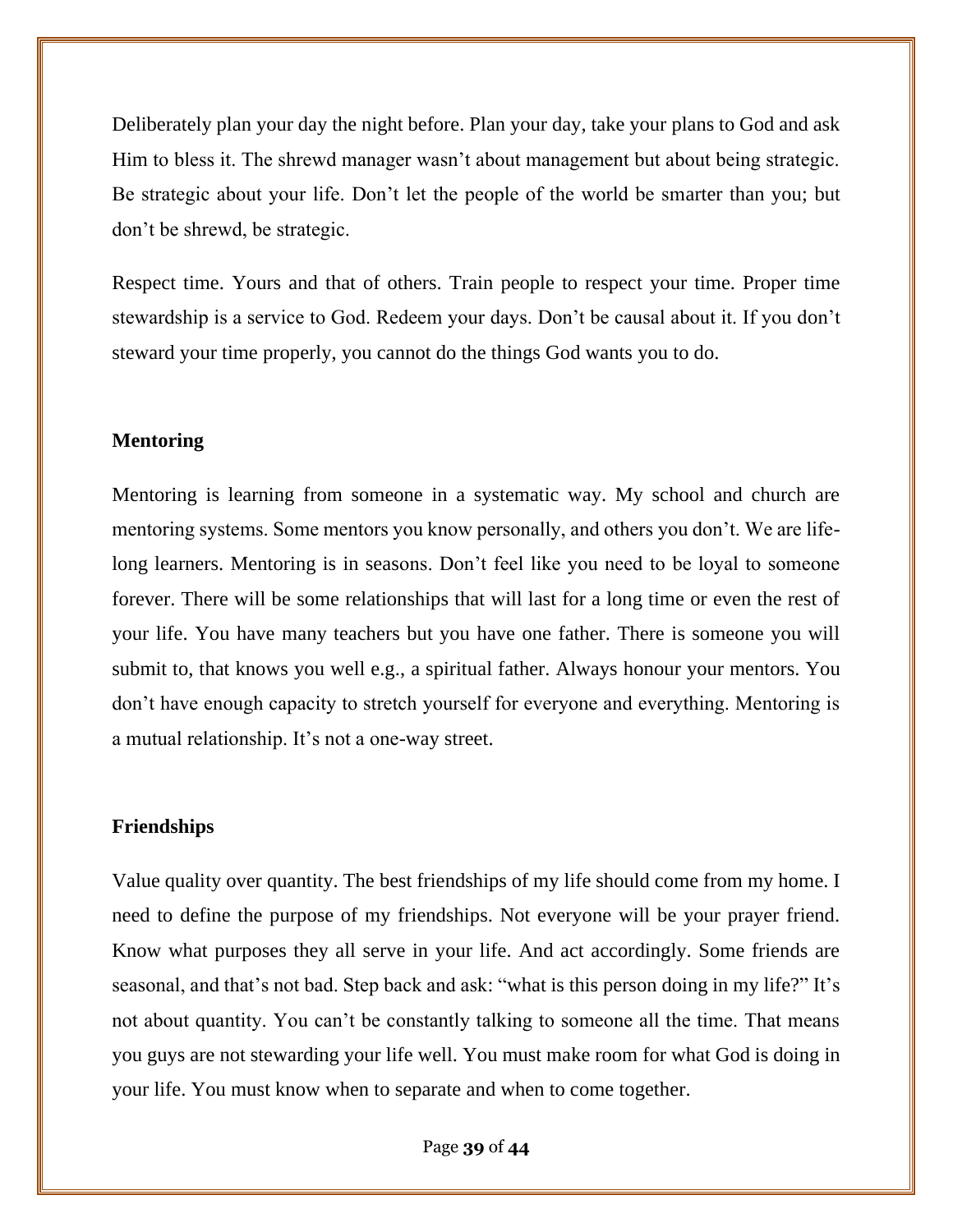Parting notes that stuck out to me:

*Guys, how BAD do we want this? Can you FIGHT for what you want? The proof of anything is your desire and how much you are willing to fight for and pursue it. A good mentor will pick up on that. The price of greatness is your death. Your new life is grown through the ashes. There is nothing too much to let go for you to live an authentic life. There is a price to pay for that life you want to live. So, you can't be casual about life. Put in your work. Don't just read, or listen. Practice it. Life is hard, don't buckle under the pressure. FIGHT FOR YOUR LIFE!!!* 

*Don't always look for the easy way out. Some things will cost you something. Learn to embrace hard work. Learn to put in the work to grow your life. Don't let the effort of your teachers be in vain. Maximize your single days. Don't be casual about it. Every season comes with its own limitations. Put this season to work for you. Don't be weak. The only way to not be weak is through your spiritual discipline. You have permission to be extra, the enemy isn't taking it easy on you. Don't joke about your*  life. Ask the Lord to show you where you are going to and what is at stake. But if *God is showing you things over and over again and you aren't doing anything with the information, then He will stop showing you. You have the permission to do whatever it takes to be extra about your life. You must be living your best life both single and married.*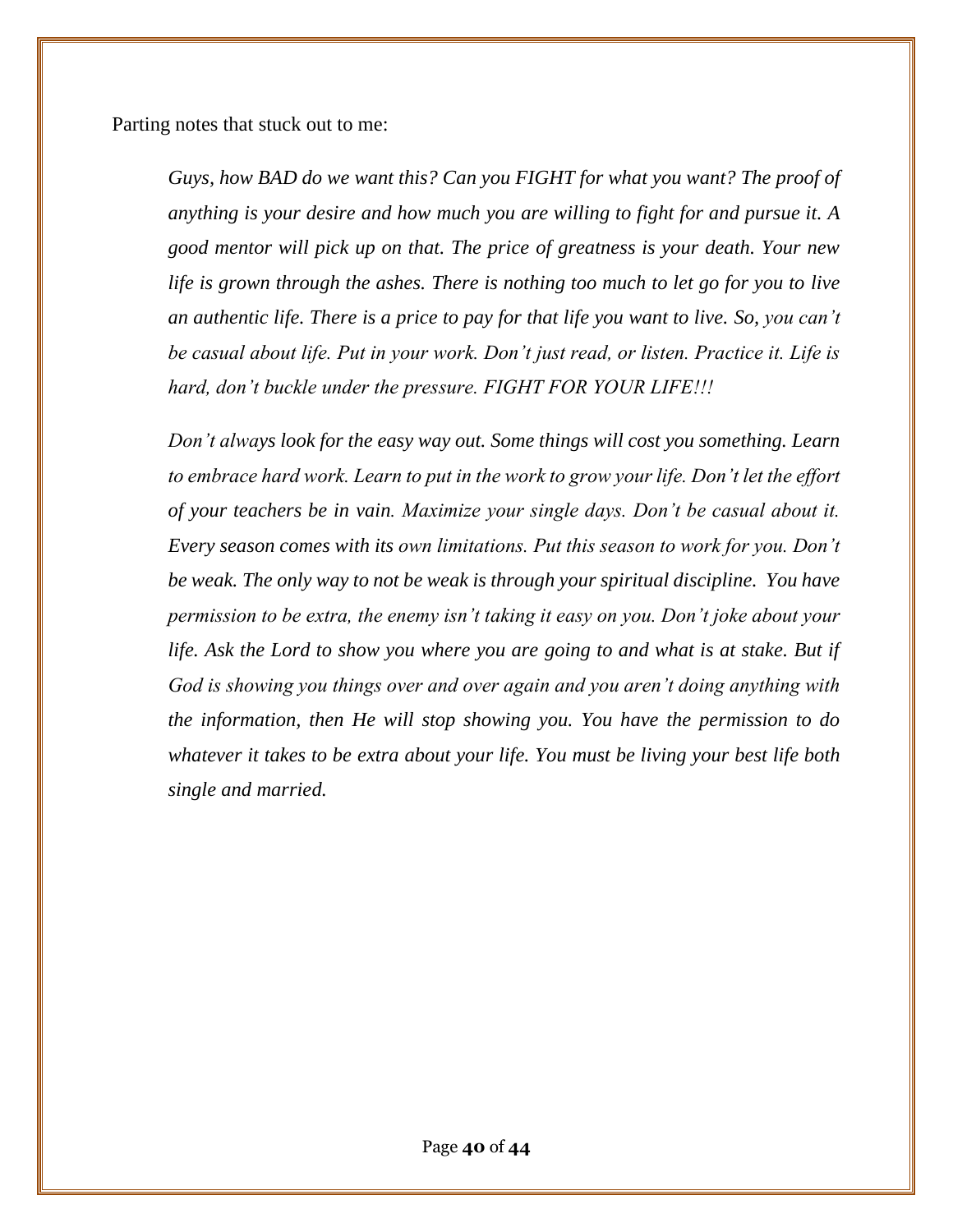# *Temiloluwa Durojaiye*



#### **MY TFS REVIEW**

Wow TFS! TFS! TFS! TFS! Such a training ground! If there is something that TFS reinforced for me, it is that my life is serious business and I better treat myself like a corporation. I have followed Coach E's blog for more than five years now and I have

Page **41** of **44**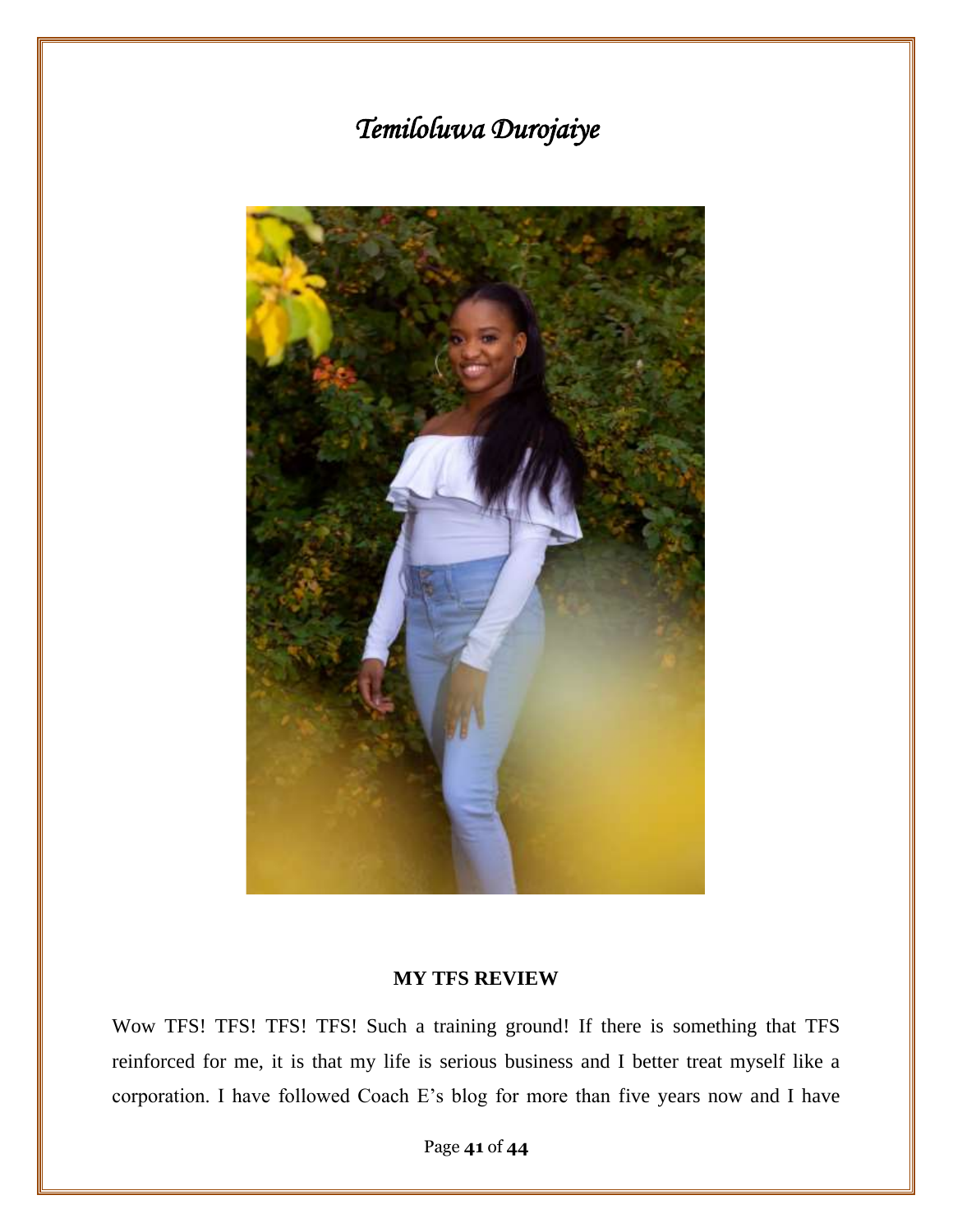learned so many things that have helped me live intentionally on my faith walk. I have to say here that Coach E has been consistent over the years. Her posts have truly blessed me because of how she breaks down the practicality of living the WORD. When the opportunity for close mentoring came and I saw it, I honestly felt like it was time to grab it again. I had initially applied some years back to TFS but did not get in. Now I know it was all about God's timing. I initially was very worried about how I would cope with the meetings and reviews and on the first day I showed up almost anxious. Coach E prayed about it that day and that gave me such courage to forge ahead.

TFS is amazing, it is DEEP, it is TRANSFORMATIONAL. I have notes and notes and notes that I would go back to read just because of the wealth of wisdom in there. One of the things coach E mentions a lot is that wisdom is knowledge customized to your situation and it is important to gather the right information that one needs. This means you would have to assess your life and identify knowledge gaps then pursue the right materials to close that gap. You must pursue these things; they will not be handed to you just like that. One of the things she said that liberated me (a lot of things she said to be honest) was about not reading books just because it is on someone's read list or someone posted it. It is wrong! I was finding that I was reading but it didn't seem to be what I need. Now I know better to tailor my reading to what I need and not be haphazard. This also ties in with the JOY OF MISSING OUT (J.O.M.O). I am embracing this, and I am liking it so far. **Pressure significantly dropped**.

Oh, another liberating moment was on FRIENDSHIPS. Knowing the purpose of friendships, classifying what friend to go to for certain things and not trying to choke one person with all the qualities I want (not even necessarily need) in a friend. Also staying in my lane.

Coach E emphasized that the devil is not playing so we must be strategic. When I am starting to be lax sometimes, this sentence reminds me that the enemy is not joking, so I better up my game. Coach E's lifestyle of discipline is very admirable, and I really like that she encouraged us about not giving up and always forging ahead.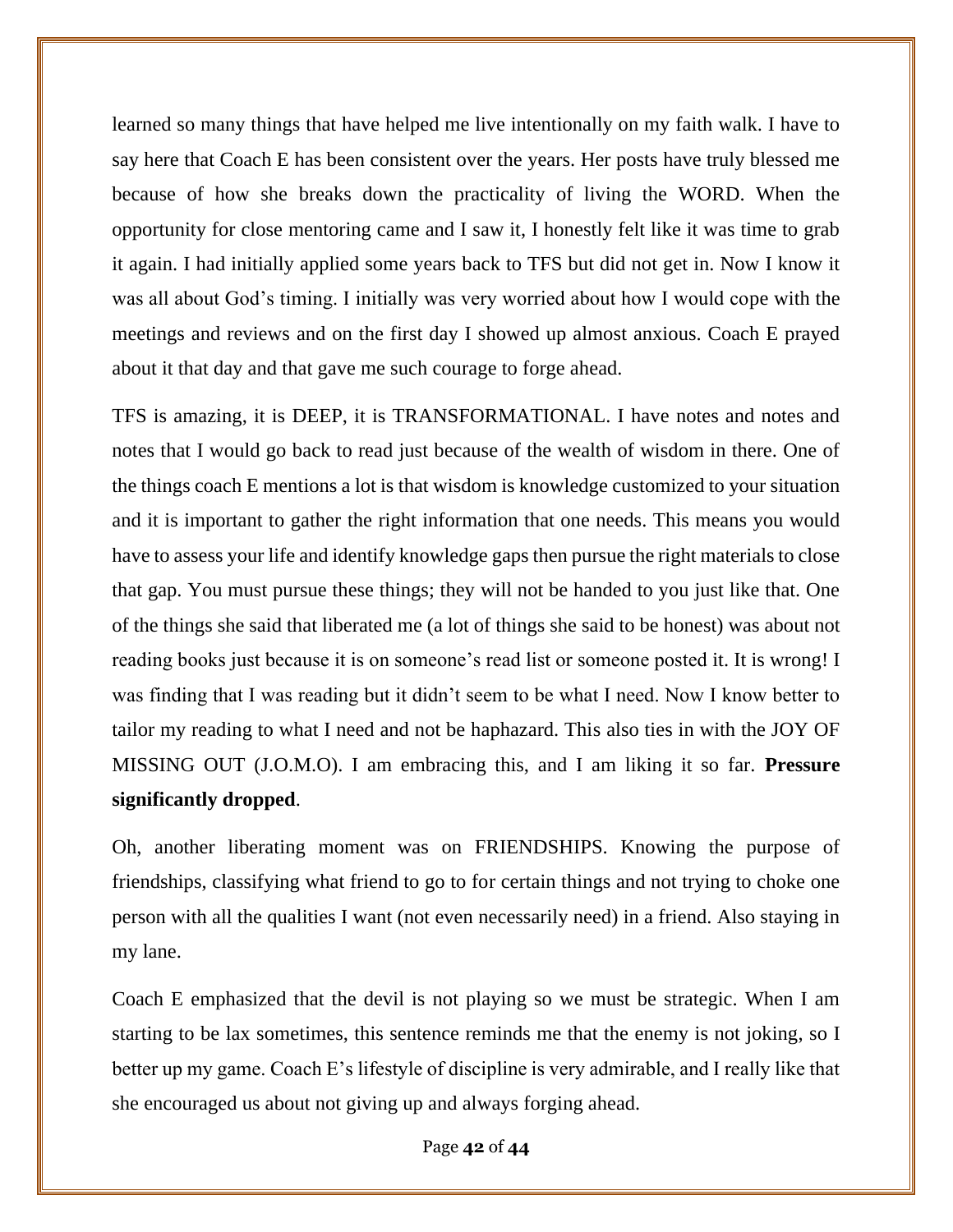In all the teachings, Christ remained the centre. We were reminded again that life outside of Christ cannot make sense and it is a relationship to invest in. Oh, we cannot afford to be casual about our relationship with God. We must pray, study the word, craft out confessions and stay there till something shifts; and not leave just because nothing happened in two days. We need to grow roots. Also, being accountable as a believer is important for growth on our faith journey. Fathers and mentors and teachers should be honoured.

Time management and productivity, another course on its own. We learnt how to manage our energy and place activities into three categories: Fringe, Focus or Flurry in order to up our productivity.

The blogposts, the YouTube videos, book chapters to review, were well thought-out and very insightful. Honestly, Coach E pours her heart into this, and I am so glad I got to be a part of this TFS group – meeting women who also want to live purposefully with God at the centre. One thing Coach E says that will definitely stick with me is: Accept this as your new normal, tell yourself you will not go back. I won't go back to being casual!

Thank you, Coach E, for your time, energy, prayers, words of counsel, and much more. God bless you abundantly beyond your wildest imagination. May these seeds you have sown yield a bountiful harvest and continue to spread throughout the earth in Jesus' name.